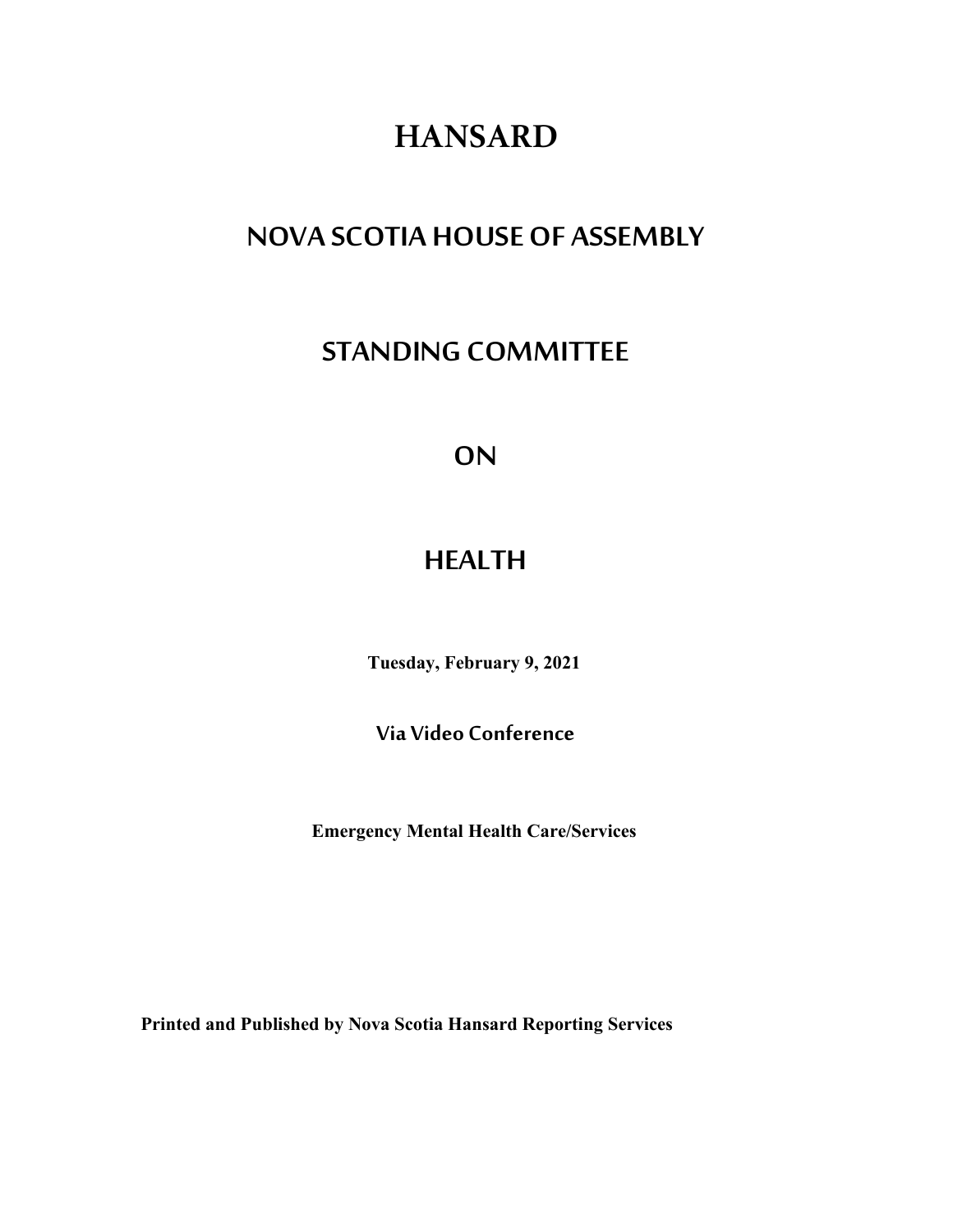## **STANDING COMMITTEE ON HEALTH**

Ben Jessome (Chair) Keith Irving (Vice-Chair) Hon. Margaret Miller Bill Horne Rafah DiCostanzo Barbara Adams Colton LeBlanc Susan Leblanc Kendra Coombes

In Attendance:

Judy Kavanagh Legislative Committee Clerk

> Karen Kinley Legislative Counsel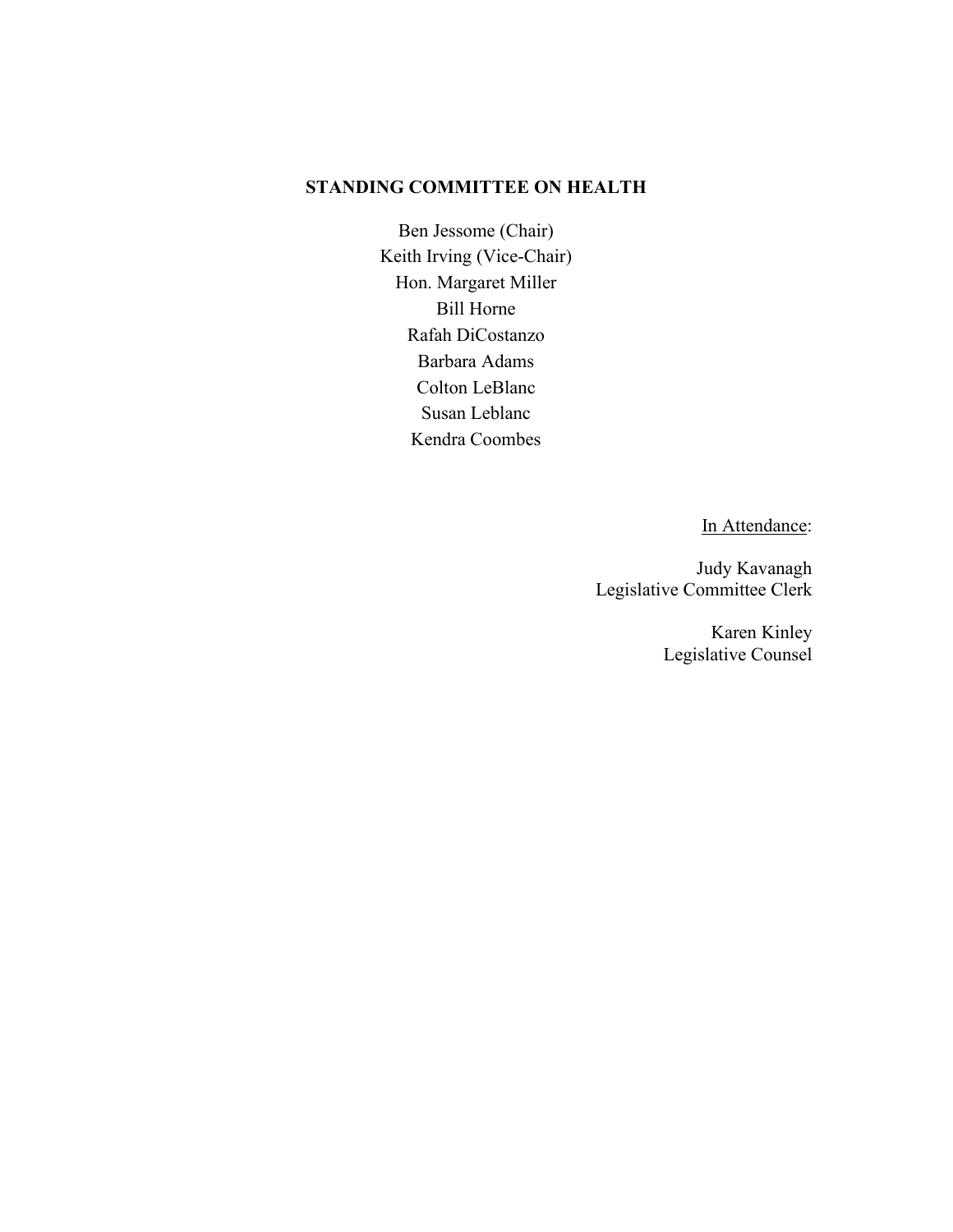## **WITNESSES**

## Department of Health and Wellness

Francine Vezina, Project Executive - Mental Health and Addictions

### Nova Scotia Health Authority

Samantha Hodder, Senior Director - Mental Health and Addictions

Dr. Andrew Harris, Senior Medical Director - Mental Health and Addictions

### IWK Health Centre

Maureen Brennan, Director - Mental Health and Addictions

Dr. Alexa Bagnell, Associate Chief - Child and Adolescent Psychiatry

## North End Community Health Centre

Marie-France LeBlanc, Executive Director

Megan MacBride, Social Worker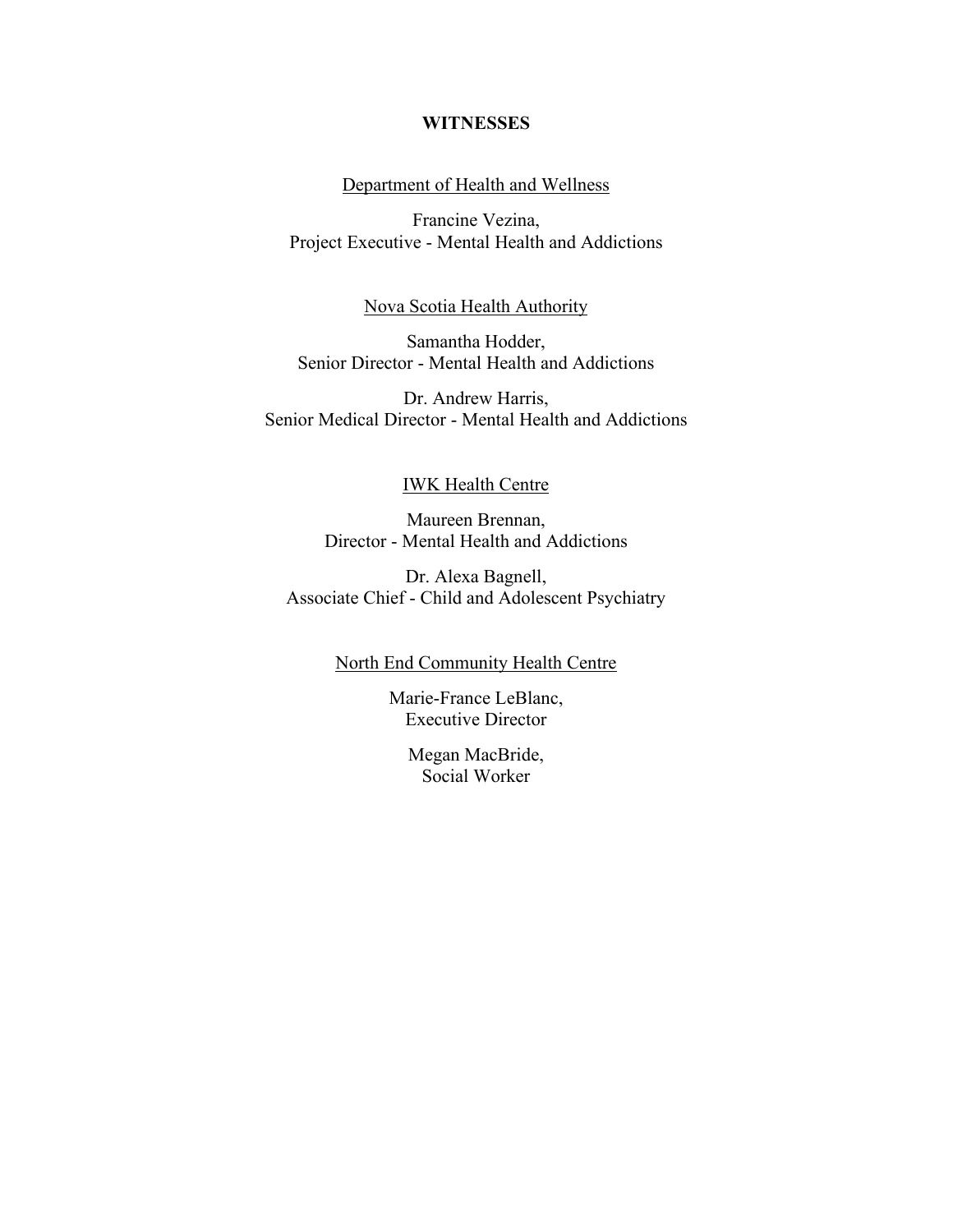

## **HALIFAX, TUESDAY, FEBRUARY 9, 2021**

## **STANDING COMMITTEE ON HEALTH**

### **1:00 P.M.**

**CHAIR** Ben Jessome

VICE-CHAIR Keith Irving

THE CHAIR: Order, please everyone. I'd like to start by acknowledging that we're in Mi'kma'ki, the unceded and ancestral territory of the Mi'kmaw people.

My name is Ben Jessome. I'm the Chair of the Health Committee and MLA for Hammonds Plains-Lucasville. Today we are to receive a presentation on Emergency Mental Health Care with guests from a few different organizations.

A little housekeeping before we begin: I want to remind all members to keep their video on during the meeting. It's important that you also, as much as possible, stay on camera. This will help us to know that you're there, that we're maintaining quorum, and in the event of a vote, to ensure that members are present. If you've got any nearby devices, please make sure that they are on silent or vibrate.

Anybody who is a member of the staff team should not have their videos on. Anybody who runs into some technological issues, please phone or text Ms. Kavanagh. Otherwise, we can proceed into some introductions. We'll begin with our Vice Chair, Mr. Irving, please.

[The committee members introduced themselves.]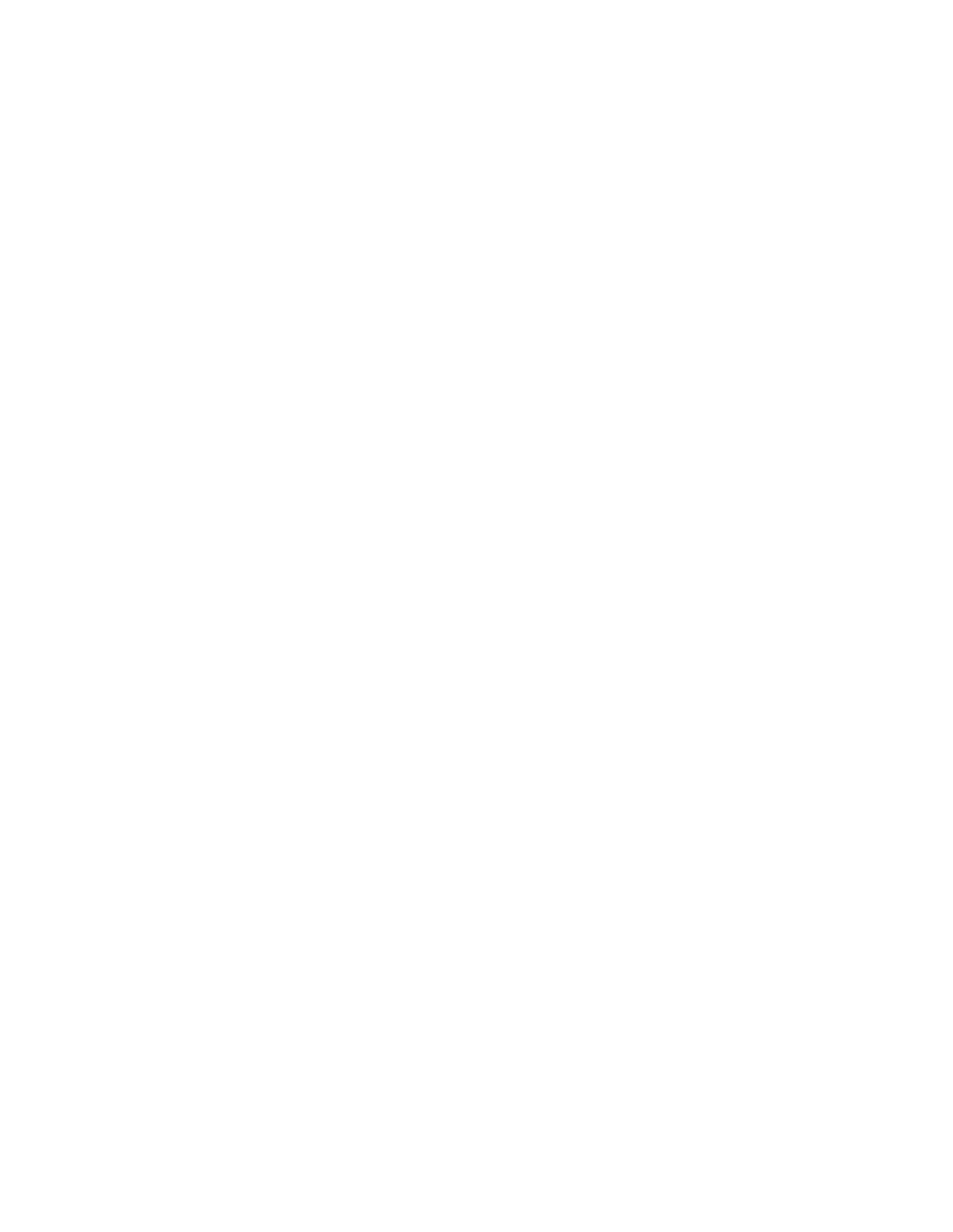THE CHAIR: At this time, I would invite our witnesses from the Department of Health and Wellness to introduce themselves, please.

FRANCINE VEZINA: Thank you and good afternoon, Mr. Chair and committee members. Thank you for inviting the Department of Health and Wellness and our health authority colleagues to meet with you today.

My name is Francine Vezina. I am project executive of Mental Health and Addictions for the Department of Health and Wellness. I'm joined today by my colleagues from NSHA, IWK, and representatives of the North End Community Health Centre who will introduce themselves shortly.

Government's role is to set the strategic direction for Mental Health and Addictions and to provide funding for the health authorities to plan and deliver services across the province. Services are also delivered by community-based not-for-profit organizations like the North End Community Health Centre along with many others.

Those organizations provide essential services in communities across the province including those that specifically serve diverse populations. We are committed to ensuring better access to mental health services for all Nova Scotians. That includes improved integration amongst service providers, a strong continuum of care from health promotion to illness prevention, and crisis and emergency services.

In 2020-21, more than \$310 million was budgeted for mental health and addictions. That budget has increased by more than \$35 million since 2016-17. Crisis and emergency mental health services has been a key area of investment over the past number of years. We're working with our partners, we have continued to identify challenges and find opportunities for improvements.

We are making progress. Together, we have improved services like the provincial crisis line, crisis and urgent care and emergency mental health services. More clinicians have been added to mental health crisis and urgent care teams at regional hospitals and the IWK Health Centre, as well as on the Provincial Mental Health Crisis Line, which has grown their capacity to respond more quickly to calls from people experiencing a mental health crisis.

Our efforts to address wait times have also led to substantial improvement over the past couple of years. People who are in crisis and need emergency care are seen right away. Nearly all people triaged as urgent cases have had their first appointment within seven days of a referral. We've also seen improvements for those triaged as non-urgent, and we've seen a significant increase in adults who have their first appointment within 28 days of referral. These timelines are evidence-based standards. In short, these improvements are helping people access the care they need more quickly.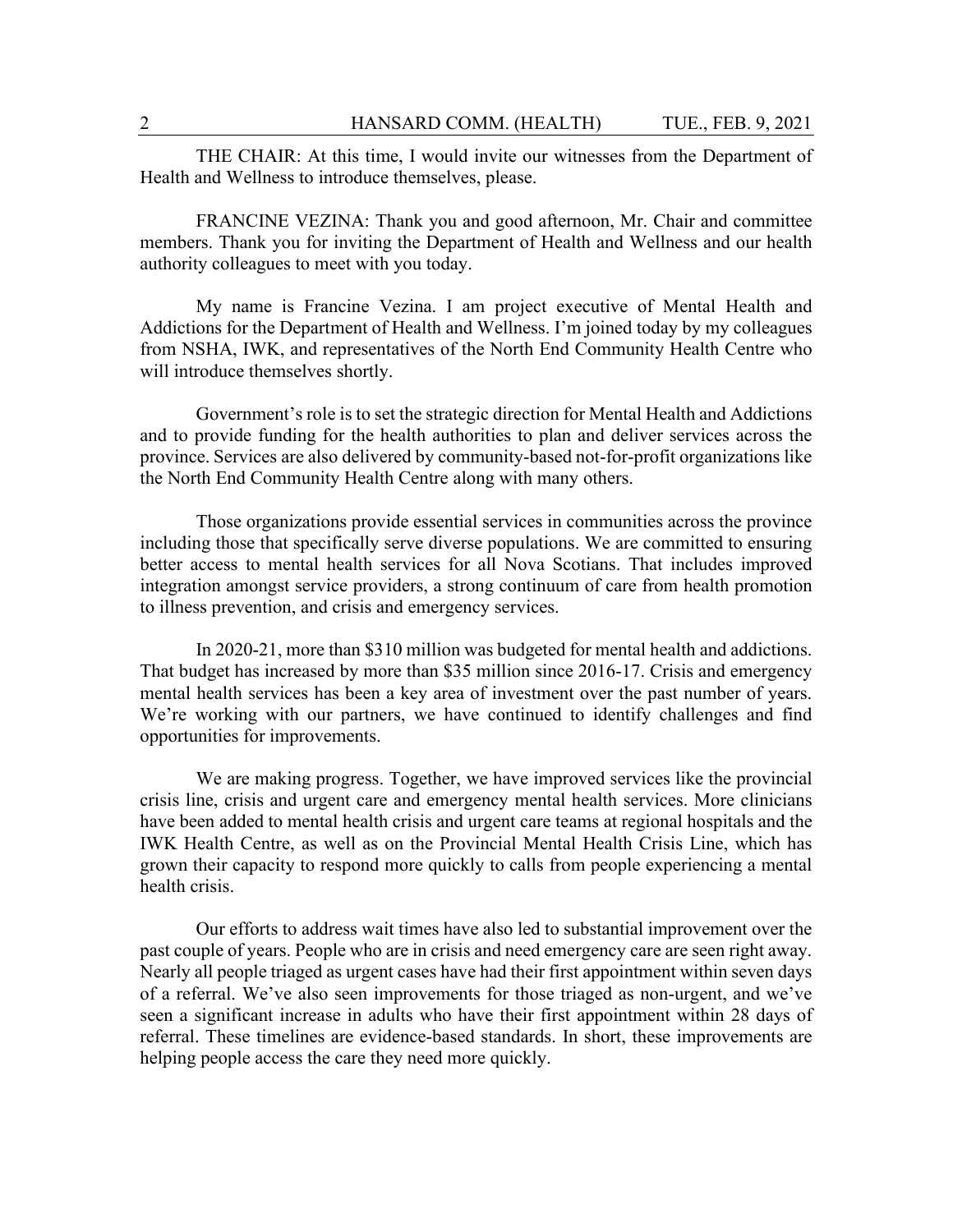This past year has been a challenging one for many Nova Scotians. We fully recognize the impact of mental health on our citizens as a result of COVID-19. We continue to provide information about the mental health system and its crisis support at every COVID-19 briefing.

I want to thank the North End Community Health Centre for the work they do in our community, and in particular their partnership with us to support vulnerable populations throughout the ongoing pandemic. Despite the challenges of the pandemic, we continue to make progress toward our goals for mental health and addictions, including emergency and crisis services. While we are making progress, there is always more that we can do. We will continue to work with our community partners and the health authorities to improve access to care for Nova Scotians.

Thank you for the opportunity to appear before the committee today.

THE CHAIR: Thank you, Ms. Vezina. I appreciate that introduction. Now we'll move on to our guests from the Nova Scotia Health Authority. Ms. Hodder.

SAMANTHA HODDER. Thank you, Mr. Chair, and committee members. Thank you for inviting us to speak about emergency mental health and addiction services in Nova Scotia. My name is Sam Hodder. I'm the Senior Director of Mental Health & Addictions with Nova Scotia Health. I'm pleased to be here today with my colleague, Dr. Andrew Harris, Senior Medical Director for Mental Health & Addictions.

At Nova Scotia Health, our Mental Health & Addictions program offers a continuum of high-quality services across the lifespan to meet the needs of individuals, families, and communities. Our goal is to ensure people can access the right care at the right time in the right place by the right provider.

As COVID-19 impacted health care here and across the country, the Mental Health & Addictions program responded. We continued to offer high-quality care and supports to clients. Our provincial Intake Service line is a single-entry-point toll-free telephone number answered by trained mental health clinicians. Individuals can self-refer to Community Mental Health and Addictions clinics, withdrawal management services and our opiate treatment and recovery programs.

So far this year, intake teams across the province have completed over 10,000 assessments and have responded to over 26,000 calls. With new initiatives focusing on access and flow, we now routinely meet our urgent care wait time standards of seven days in every zone across the province and have reduced our non-urgent wait times by 42 per cent and 43 per cent for children. On average, we see 79 per cent of adults and 75 per cent of children with non-urgent needs within the 28-day standard: 18 days for adults and 8 days for children.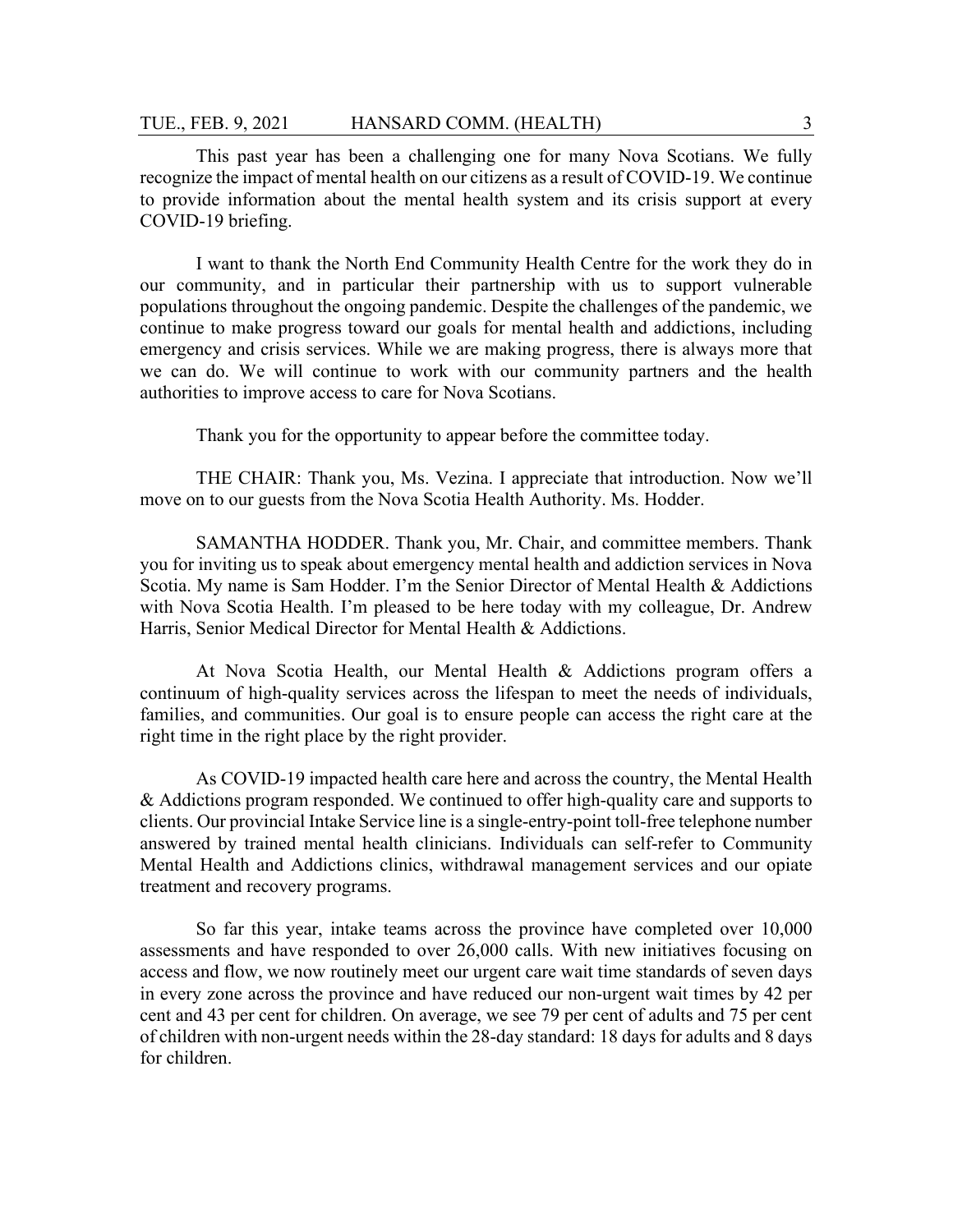So far this year, our outpatient teams conducted approximately 271,000 visits, servicing over 42,000 people. Our crisis and urgent care teams are located in the regional emergency departments across the province to provide vital consultation service. In the past year, our teams have conducted close to 10,000 interventions. Our provincial Mental Health and Addictions Crisis Line team connects people to trained clinicians 24 hours a day, seven days a week. In a typical year, we manage roughly 20,000 interactions. This year, utilization has increased by approximately 30 per cent. We responded seamlessly to that increased volume by re-deploying extra resources.

The mass casualty and other tragic events affected many Nova Scotians deeply. We put into place additional services and supports and pathways to respond. In March, we made several e-mental health online tools available to Nova Scotians. In June, we launched our new Mental Health & Addictions website, which provides access to resources and information.

We continue to make significant improvements and adjustments to our services to meet the needs of Nova Scotians. These are made possible by partnerships with the IWK and the Department of Health and Wellness, and collaborations with community groups like the North End Community Health Centre.

We will be happy to answer any of your questions this afternoon.

THE CHAIR: Thank you, Ms. Hodder. Mr. Harris, did you have anything to add at this point?

DR. ANDREW HARRIS: No. thank you.

THE CHAIR: On to our friends from the IWK.

MAUREEN BRENNAN: Good afternoon, and thank you so much for the invitation to speak with the Health Committee today. My name is Maureen Brennan and I'm the director of the IWK Mental Health and Addictions Program. I am pleased to be joined today by my program co-lead, Dr. Alexa Bagnell, the IWK's Chief of Psychiatry.

The specific focus of the IWK Mental Health and Addictions Program is to provide children, youth, and families with quality of care that best meets their needs as close to home or school as possible, to partner with other key community providers, to strengthen important connections, ensuring the smooth, safe transition and opportunities for improvement in the services, and to constantly adopt and adapt best practices from around the world and within Canada in a context that's appropriate for Nova Scotia.

The IWK emergency Mental Health and Addictions Service is located within the emergency department here at the IWK and provides a full suite of clinical services delivered by well-trained child and adolescent psychiatrists, residents, mental health and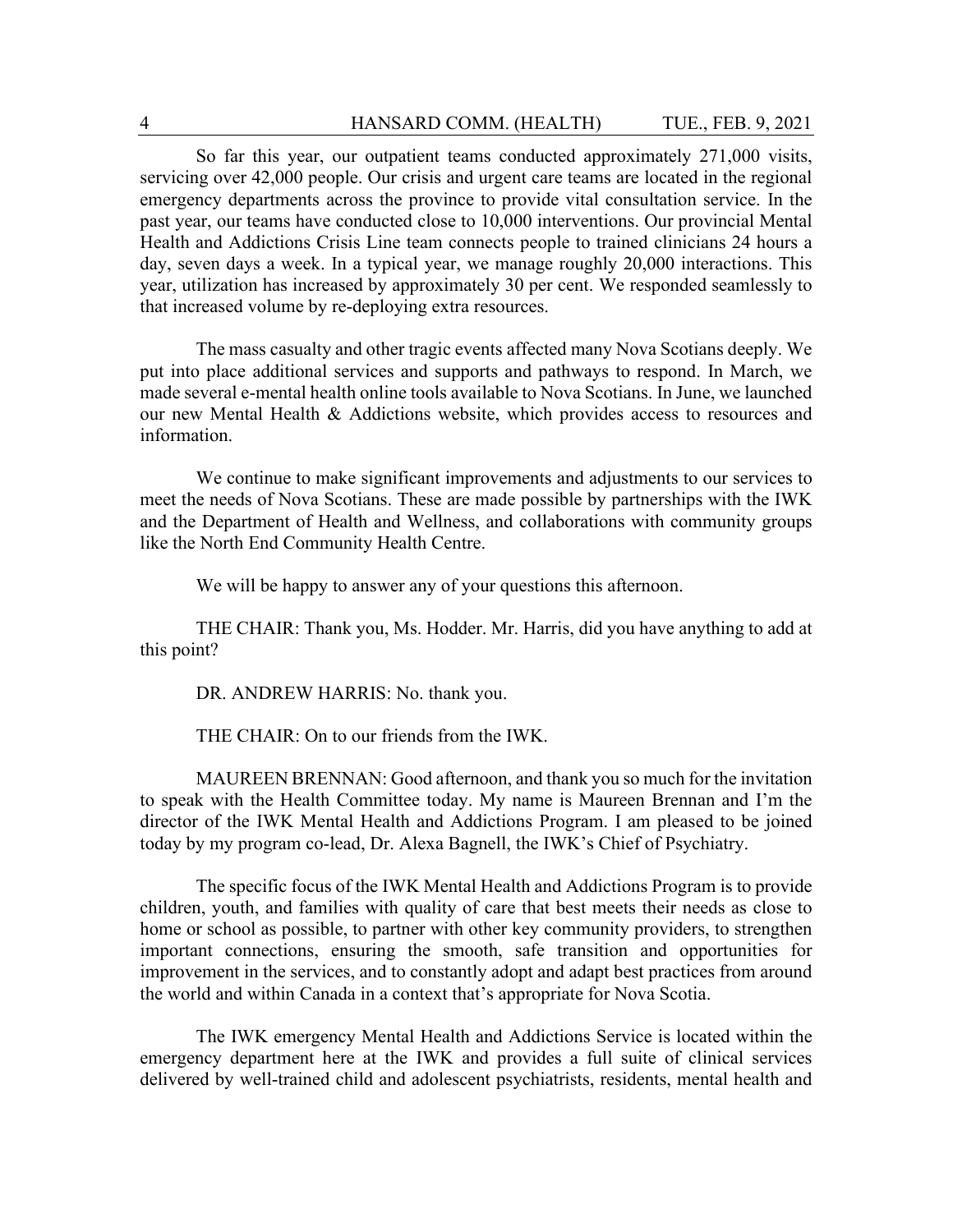addictions nurses, and clinical social workers 24 hours a day, seven days a week. The team completed over 1,350 mental health and addiction assessments in the emergency department last year. The IWK is the only 24/7 psychiatric crisis service for children and youth in Nova Scotia and works closely with our EDs across the province.

The IWK has a partnership with Kids Help Phone and continues to work closely with them to respond to the increase in mental health crises throughout the pandemic. We continue to work diligently with our Nova Scotia mobile crisis service to improve how we support patients with their transfer of care and coordination to other non-urgent services across our program. Our urgent care clinic provides responsive follow-up to patients and families who are in need of more immediate access to mental health and addictions treatment.

The IWK has made significant, continuous quality improvements in the emergency Mental Health and Addictions Services by reducing wait times and streamlining our assessment process and medical clearance procedures. We have introduced wellness checks, safety plans, and special patient protocols to improve our response and follow-up to patients and families in crisis.

We are pleased to report through the hard work of our teams that over 98 per cent of children and youth are seen within the seven-day wait time standard for urgent care appointments. Eighty-seven per cent of children and youth are seen within 28-day wait time standard for non-urgent appointments. All emergent cases are seen right away with ongoing improvement to reduce wait times.

The past year has been a challenging one for many in our communities. IWK Mental Health and Addictions was the first to adopt and implement virtual services offering families appointments in ways and times that work for them while improving access to care. I'm happy to share through our COVID-19 pandemic, our program has continued to provide all emergent, urgent, and non-urgent services. In addition, we work very closely with our partners in the Nova Scotia Health Authority, the Departments of Community Services, Education and Early Childhood Development, and other system colleagues to respond to specific mental health impacts of the pandemic and the mass tragedy.

As always, there is much work ahead for the IWK, the Nova Scotia Health Authority, and all our partners. We are focused and committed to improving access to evidence-based services, quality of care, and improved patient outcomes. My colleagues and I welcome your questions. Thank you.

THE CHAIR: Dr. Bagnell, did you have anything to add?

DR. ALEXA BAGNELL: I don't have anything to add, thanks.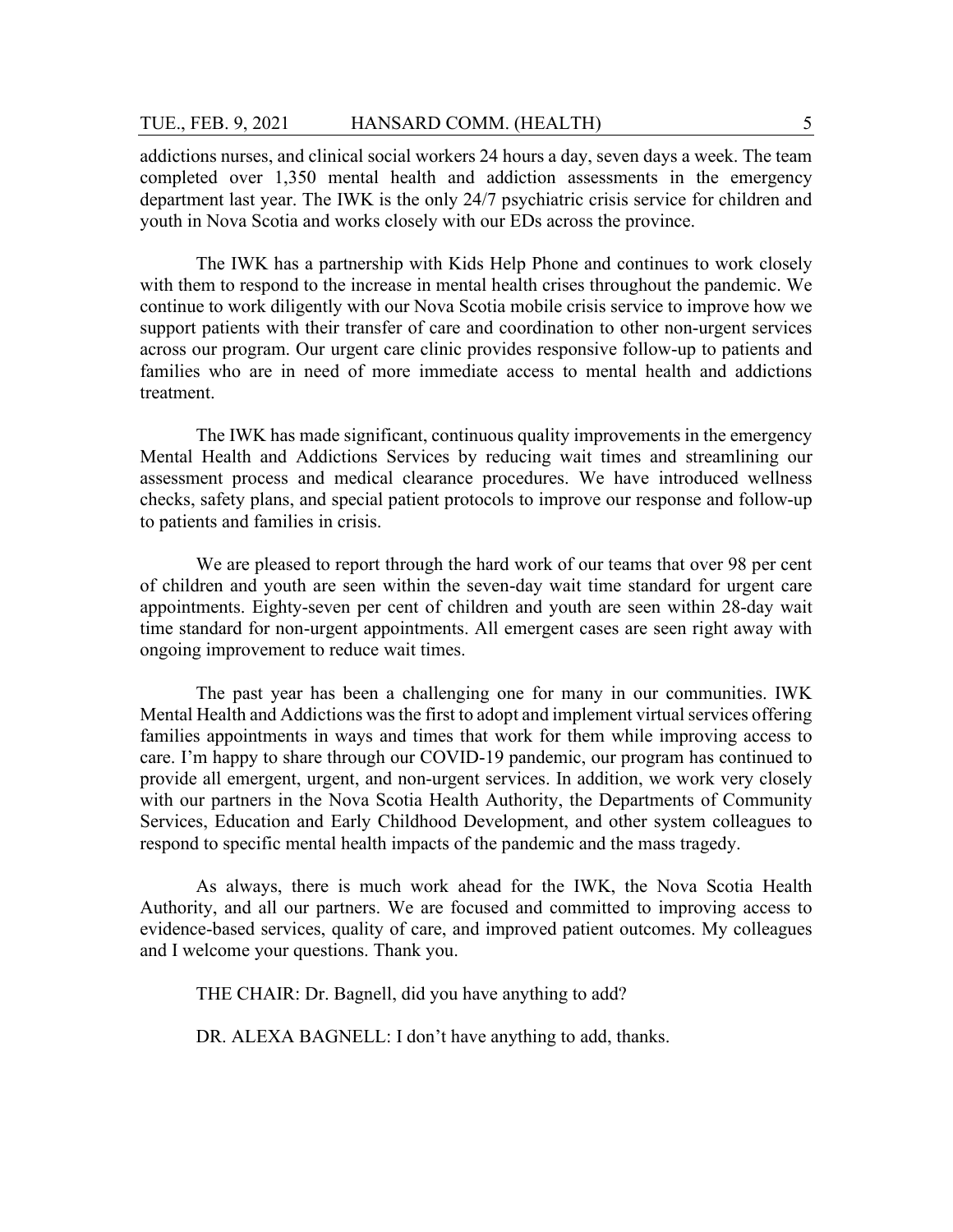THE CHAIR: Now on to our guests from the North End Community Health Centre. Ms. LeBlanc.

MARIE-FRANCE LEBLANC: My name is Marie-France LeBlanc and I'm the executive director of the North End Community Health Centre. We did not prepare formal remarks, however, we wanted to share a little bit about who we are.

The North End Community Health Centre is celebrating its  $50<sup>th</sup>$  anniversary this year. We provide services ranging from primary health care to dental to housing support for those who are experiencing homelessness and extreme poverty, and we have a special emphasis on the African Nova Scotian and First Nations populations.

### $[1:15 \text{ p.m.}]$

As I said, we've been here now 50 years and over those years, we've had great partnerships with NSHA and the IWK Health Centre. Over the last five years in particular, we've had a very strong partnership on the mental health front. I'd like to introduce Megan MacBride, who is our senior social worker and will talk more about our mental health supports.

MEGAN MACBRIDE: Good afternoon, Mr. Chair, committee members, and our colleagues at the Department of Health and Wellness, NSHA, and the IWK Health Centre. As I must say, we are very, very happy to be here to answer your questions about the work we're doing in the community around mental health.

In 2018, we began our Pause: Mental Health Walk-in Clinic. That clinic is based on the model that I worked with in Ontario. Essentially, it's a very low-barrier mental health service. We operate in the evenings. Folks don't need appointments to come and see us. They come, they have an appointment with a counsellor for an hour. We don't restrict what topics folks can come and talk to us about. We see everything from folks struggling with grief and loss to more diagnostic criteria like anxiety and depression.

With Pause last year, we very quickly were able to adapt to the restrictions that were put in place because of COVID-19. We were very quickly able to move our walk-in services from in-person to an on-the-phone model. At that time, we were also able to partner with the Nova Scotia Association of Black Social Workers to run a province-wide health and mental health line for folks of African ancestry and African Nova Scotians. It was a very popular program.

We continue to offer online counselling services to keep up with the restrictions in place by Public Health. We operate two nights a week as of right now. We, again, are getting calls from all over the province. We usually see about eight to 10 folks in an evening through our over-the-phone services. Our hope is to grow that program and increase the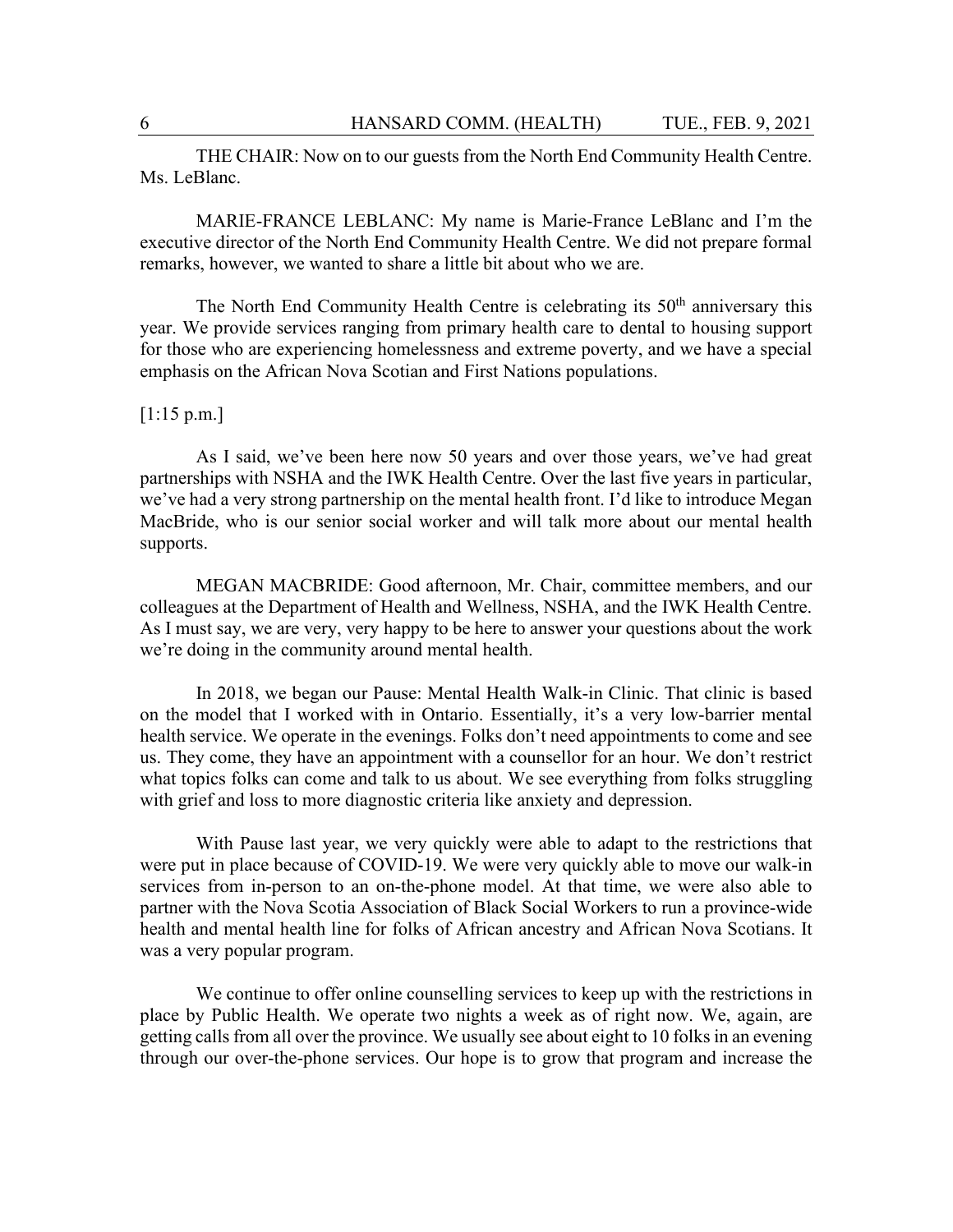amount of nights we're able to offer to the community, as there's been a high usage of that service.

Also, in the last year, we provided a lot of on-the-ground mental health and addictions supports to the community, most notably during the first wave of COVID-19. We were very active in the pop-up shelters and provided a lot of support to the group of folks who had to self-isolate for two weeks at the Lord Nelson Hotel. We were able to do some counselling out of the hotel. We provided a lot of addiction supports there, as well, to make sure that folks could successfully isolate in that set-up.

Because of that, we were also able to run an emergency managed alcohol program that started last April. For those who aren't familiar with managed alcohol, that's essentially a program for folks with severe alcohol use disorder who've tried multiple treatment methods and have a lot of very risky lifestyle effects because of their alcohol use such as drinking non-beverage alcohol or medical complications related to alcohol use.

That pilot was very successful. We were very proud to say that during the period of the first wave of COVID-19, we had no alcohol-related admissions. No falls, no withdrawal symptoms or anything that required further medical assessment at that emergency department. Also, we had no alcohol-related charges during that time, which, for the folks who we have on that program, is a huge accomplishment and a huge protective factor that they were able to offer to decrease the burden that other emergency services were having.

Since then, we've undergone another phase of that program. We're still offering our managed alcohol program. We have 24 folks who are on that program right now. We're currently meeting all of our outcomes as a result of that decreased association with the justice system, decreased burden on emergency services, and an increase in positive health outcomes for those folks.

Again, we're very happy to be here. We're very happy to answer your questions. Thank you very much.

THE CHAIR: Thank you both for those remarks. Excuse me, everyone - I failed to introduce Committee Clerk Judy Kavanagh and Legislative Counsel Karen Kinley, who are with us as well today. Perhaps our friend, Margaret Miller, who is with us can do a quick hello before we get on to questions.

HON. MARGARET MILLER: Apologies to the committee - my screen froze up totally and was giving me a little bit of problem getting back. I'm glad to be here and listening to all the comments and questions. I'm Margaret Miller, MLA for Hants East.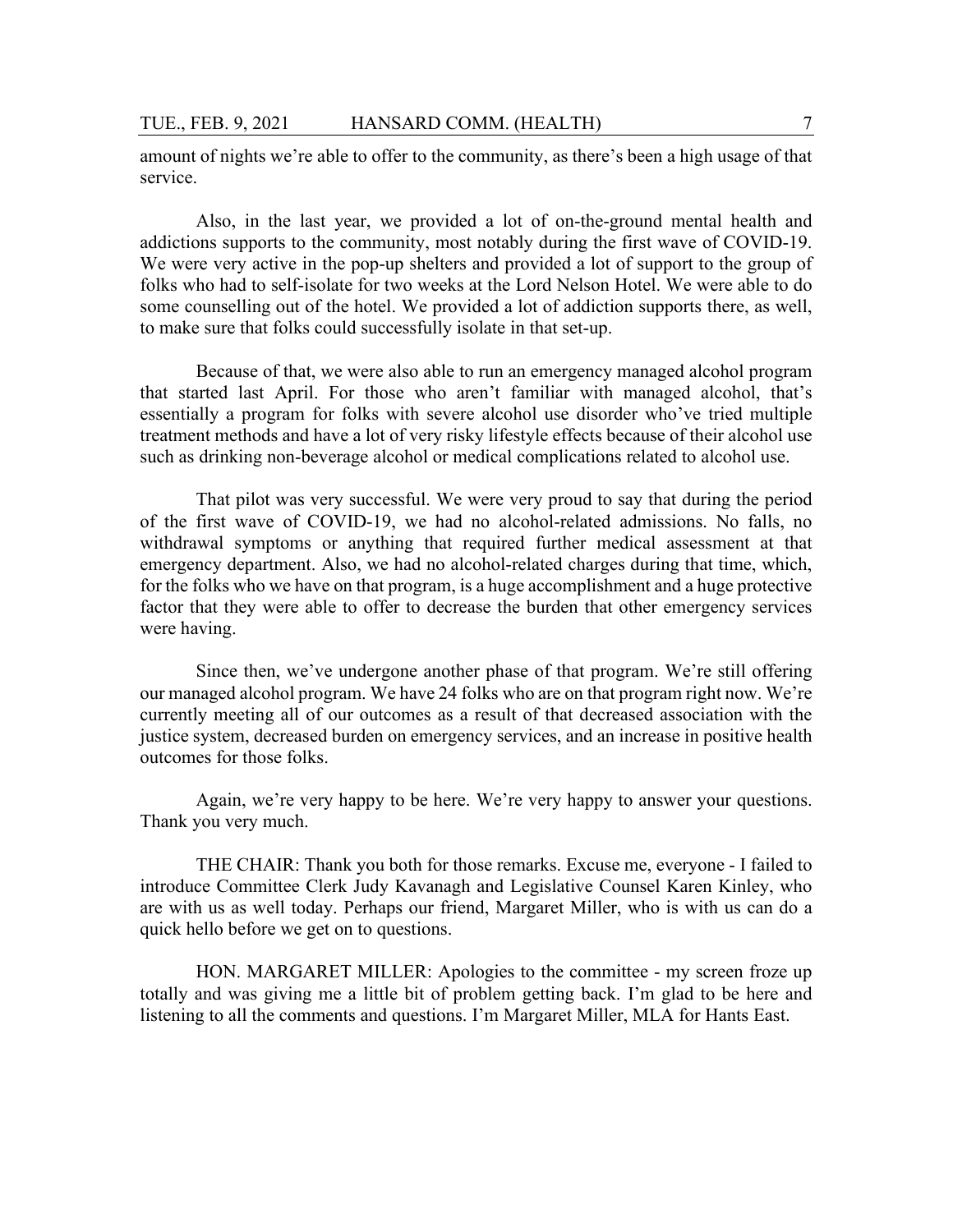THE CHAIR: Thank you. A further bit of housekeeping before we get started. If committee members could make an effort to address their questions to an individual or organization specifically, I think that would help.

We are going to begin now with our friends from the PC caucus - Mr. LeBlanc.

COLTON LEBLANC: Thank you to our witnesses for joining us in this important discussion on mental health and addictions services. We're dealing in the emergency context here in Nova Scotia. Here we are, less than two weeks ago, we were having Bell Let's Talk Day. It's a day that it's important to discuss on that day, but it's an important discussion to continue the dialogue on this matter each and every day.

Although the Mental Health and Addictions budget is 6.4 per cent of our provincial health budget, mental health and addictions impacts each and every one of us in different ways.

I'd like to first start asking about putting it in a little bit of context regarding the growing demands on the mental health system. There's an article from Global News that stated that there was a 35 per cent increased demand on the provincial mental health crisis line from July 2019 to July 2020. I'm wondering what that looks like now and then in general within the health care system, whether it be in the emergency room context, outpatient services, whatnot. Potentially maybe a question for Ms. Hodder.

SAMANTHA HODDER: Thanks for the question. Since the state of emergency was announced, we have been tracking key performance indicators - prior to the pandemic, but much more closely, weekly and during periods of time of the peak of the pandemic, we were monitoring sort of daily. The reason why we were doing that was we were really wanting to ensure that we had the ability to shift capacity to where that demand was.

You have referenced the provincial crisis line. That is a particular service area as part of our continuum that we definitely saw higher rates of utilization. I think I commented on this in my opening remarks, but roughly we see about 20,000 interventions done on a yearly basis within that line. During the peak of the pandemic, we saw a 35 per cent increase month over month for a period of time. When that looks like a year to date - like up until December  $30<sup>th</sup>$  - it's about a 30 per cent increase in call volume and interventions on that line.

It was really important for us to be able to flex resources so that we could respond to the demand. I am pleased to report today that we were able to do that successfully. We added additional resources to the crisis line so that we could keep up with the call volumes on a 24-hour basis, seven days a week. That was something that we saw in terms of utilization.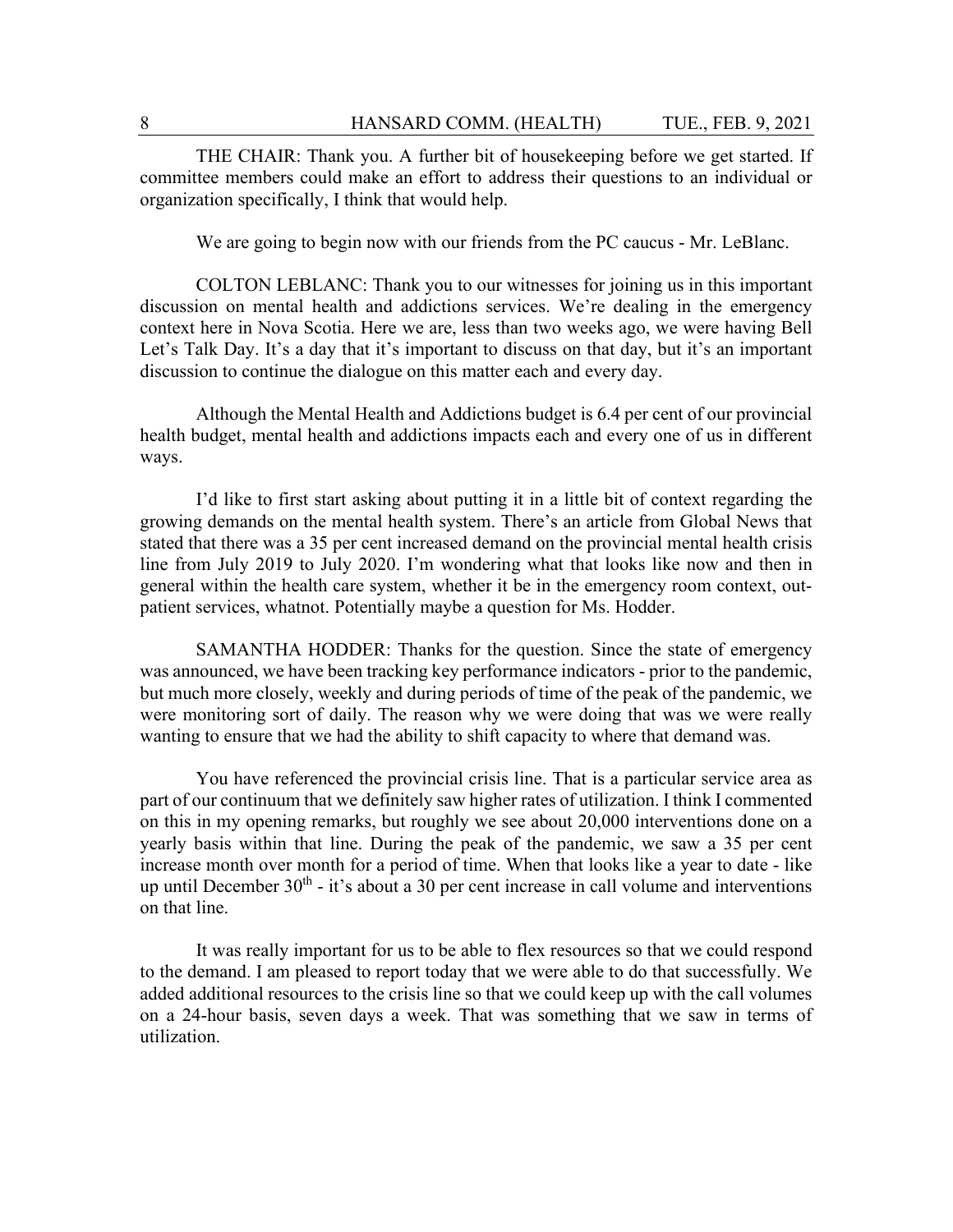### TUE., FEB. 9, 2021 HANSARD COMM. (HEALTH) 9

In relation to presentations or people presenting to the emergency department, at the peak of the pandemic - or actually at the very beginning of the state of emergency announced - there was actually a slight decrease in people accessing our crisis services that are located in the emergency department. That has kind of resumed pre-pandemic level.

When we look at the data, about 3 per cent of all presentations coming to the emergency departments represent somebody who has identified a mental health- or addiction-related issue or concern or problem. Also in relation to our intake volumes - and thankfully, we had invested in that central point of access and had been able to stand up our intake service the year prior to the pandemic.

What that offered was sort of a toll-free number, but it was so much more than a toll-free number. We had teams of clinicians trained across the province to be able to assess a patient, a family member, or a referral that was coming in, then have that clinical conversation and essentially determine from the people who were reaching out for help how quickly we needed to respond to their need, and what services were essentially going to best meet their needs.

That would have been from our outpatient Community Mental Health and Addictions clinics. That would be our psychotherapy, talk therapy programs, to our opiate treatment and recovery programs for people who are living with an opiate use disorder, to withdrawal management services.

We have roughly about - year to date this year - about 10,000 intake assessments that have been done. In terms of how many move on to sort of a level of care within the Nova Scotia Health Authority, that rate is roughly about 80 per cent to 85 per cent of people who make a decision to continue on with our service. We also provide grief intervention services during that clinical contact as well.

I also have referenced that we have stood up many other supports and services this year, and a lot of them were in the e-mental health space. A lot of self-management services and self-management tools are available and can be accessed very quickly and free of charge through our website. We have a number of tools that are a lower intensity of service provision that are available for people, but it was really important for us in this past year, as was stated by the IWK Health Centre as well, to maintain a level of access for the citizens of Nova Scotia, not just in the inpatient and the emergency environment, but also very important within the community setting as well.

COLTON LEBLANC: Thank you, Ms. Hodder, for that detailed response. You're checking away all my questions with that answer.

Can we look back historically very briefly? Has there been an increase in services rendered under the Mental Health & Addictions line within the Nova Scotia Health Authority over the last five or six years, let's say?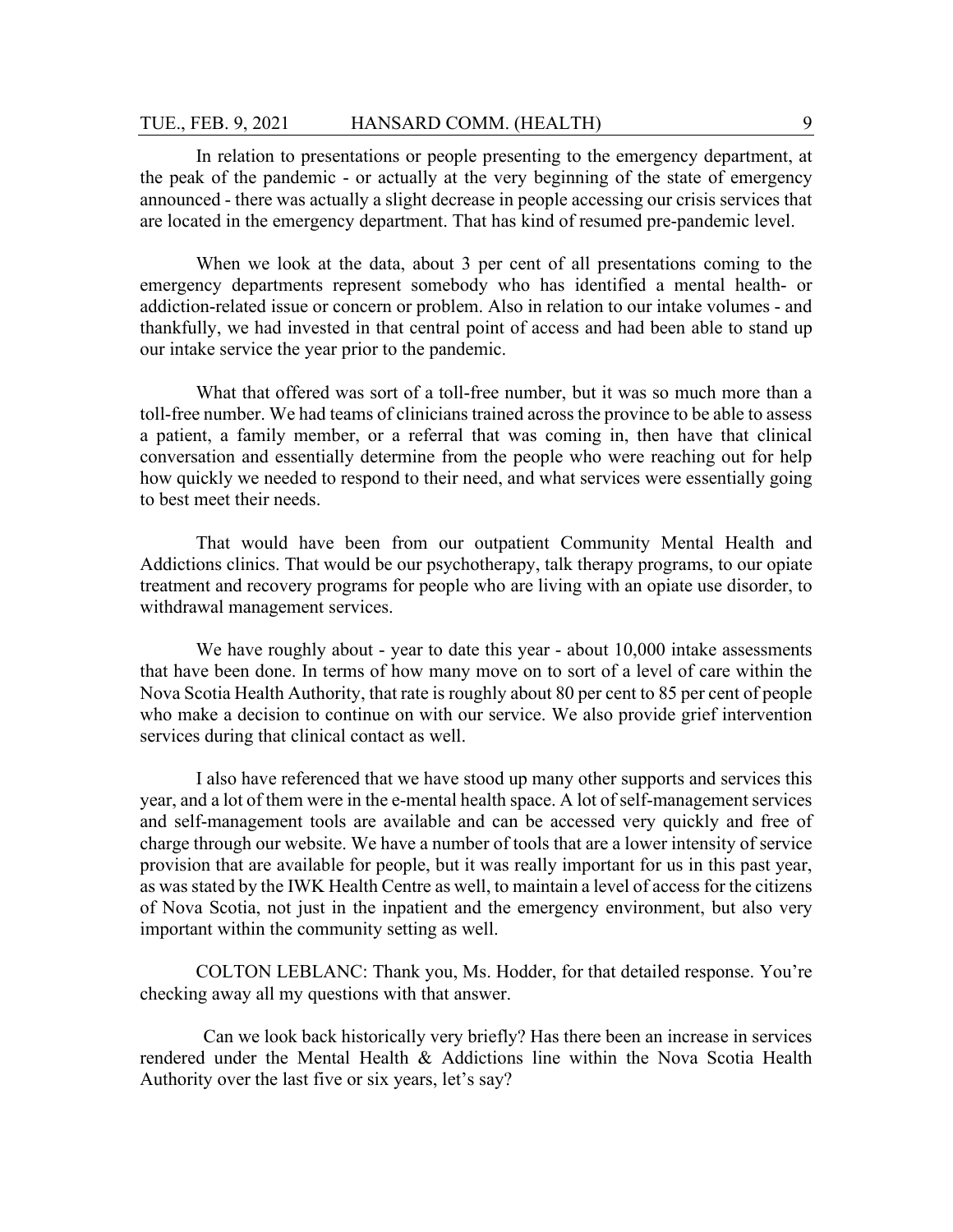SAMANTHA HODDER: For the provincial crisis line, we're really kind of pretty stable around sort of the 20,000-call volume since the initiation. I wouldn't say that we've had a significant increase in relation to the provincial crisis line that we've seen this year. That spike is definitely something new for us in relation to up-taking utilization that we've seen this year. We haven't seen spikes like that in previous years.

COLTON LEBLANC: Thank you, Ms. Hodder. When we look at data, the Need a Family Practice registry - we have almost 14,000 more people, just 9,000 last year without a family doctor. Do you think there's any correlation with not being able to access care, chronic management of issues, whether it be physical or mental health due to Nova Scotians not having access to a primary care provider?

SAMANTHA HODDER: One of the really important components of our work is around that collaboration and partnership with primary health care, and so we have a number of initiatives in which we work very closely with primary health care at the local level as well as at the provincial level in ensuring capacity building for both the child and in the adult space, and that would be both for mental health as well as addiction medicine.

### [2:30 p.m.]

One of the things that we actually stood up that was identified as a need was addiction medicine consultative service - it's a new service that's available. We've hired addiction medicine specialists who are physicians who are essentially available to participate and engage with primary health care in a consultation about best practice advice in relation to helping to support and manage substance use disorders.

We also have a number of collaborative opportunities with the Atlantic Mentorship Program, so those are some of the things that we do, just some examples that we do. But I will say that one of the things that we identified very early on in relation to access to our services were we were hearing a recurring theme around challenges with access and navigation, and this is not unique to Nova Scotia - this exists right across the country, it's important to highlight that. When they have the courage to reach out and ask for help, where do I start with that?

When we stood up our intake service line as part of our access and navigation project, one of the things that we identified at the very onset was that you did not need a primary health care provider or physician to actually make the referral to our services. You can self-refer, a family member can refer a concern they may have about one of their other family members, and/or we accept of course referrals from primary health care or other community partners in relation to that.

One of the things that we are really trying to do is facilitate and remove any barriers or challenges that people may experience in relation to accessing and navigating the care and support that they need. That was an identified concern that we heard early on and really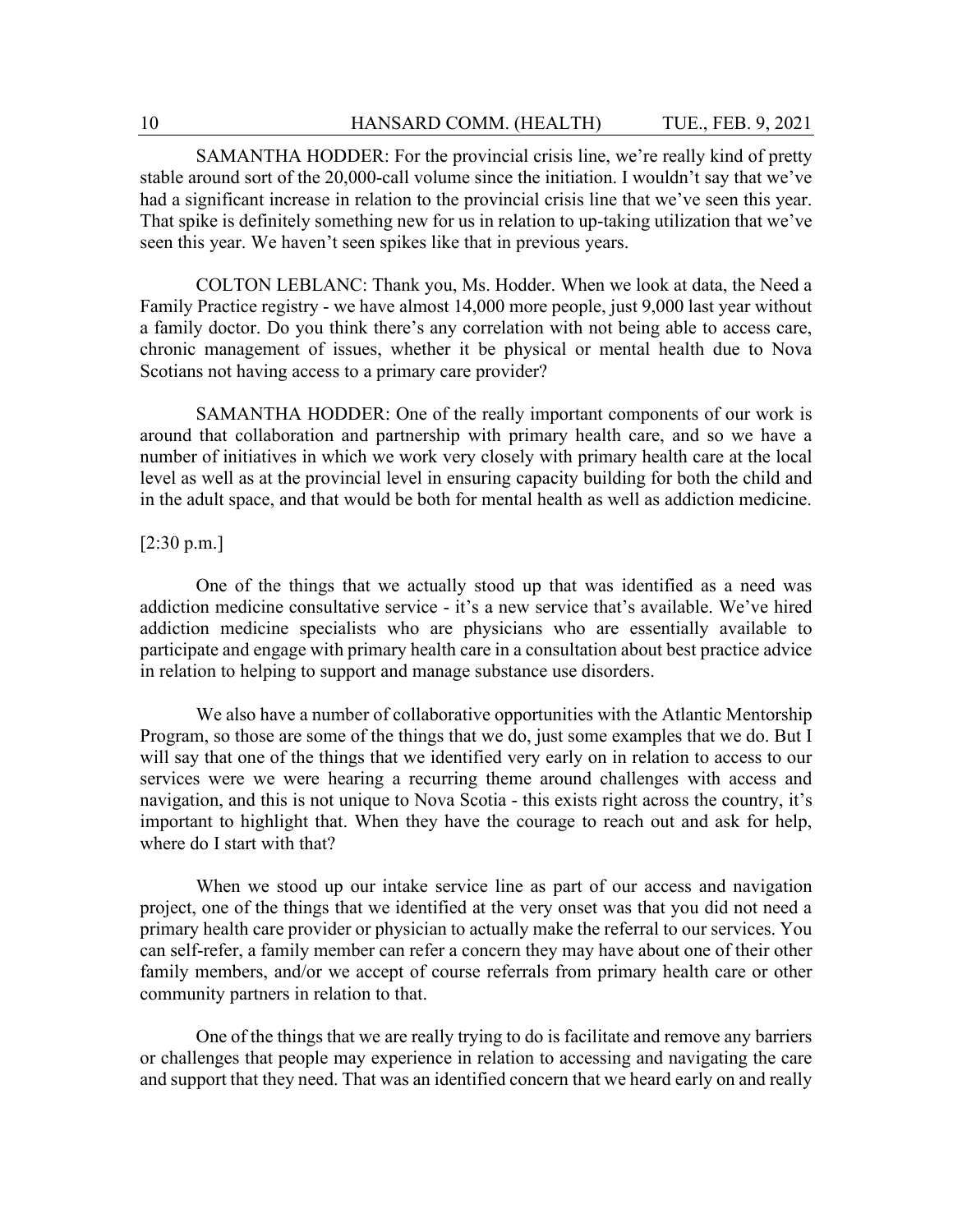tried with our intake service to remove any barrier concern or thinking that you would actually need a referral from a physician or from a primary care provider to access our level of care.

Dr. Harris, would you want to add anything to that?

THE CHAIR: Ms. Hodder, I don't know if I'm the only one that missed that there, but was that clear for everybody else? Show of hands. Okay. Excuse me folks. Dr. Harris, please.

DR. ANDREW HARRIS: I have little to add to that, except we have also stood up a provincial training and education service within Mental Health and Addictions too, and provide supports to family physicians in the community to up-skill them in various different types of interventions, such as cognitive behavioural therapy, and that's ongoing. We're going to layer on more supports for primary care across the province through that venue.

COLTON LEBLANC: Thank you both for your responses. I guess when we're looking at the chronic management of either a physical injury or illness or a mental injury or illness, I think that the research would show that if we have access to a primary care provider that we have better outcomes, so for the 56,000 Nova Scotians who don't have a family doctor, I think it's difficult to have effective follow-up on a wide scale of their conditions.

I guess if it's high blood pressure or whatever it may be, in a time of crisis you often, in rural parts of Nova Scotia at least, have to go to an emergency room to access care. We've seen that, since 2012-13 to 2019-20, that ER closure hours have nearly quadrupled. Back in 2012-13, there were 15,555 hours, and the last fiscal year was 63,332 hours.

I guess for those who are seeking care in an emergency room, if that emergency room is closed and they are going to an adjacent facility for example, some of these facilities - whether it's regional or general - may not have the care or services that they need there. We talk about the crisis intervention teams. If the facility's not open, they're not accessing these services. I guess, how is the significant increase in ER closure hours having an impact on Nova Scotians' lives to access timely mental health services? The question is for Ms. Vezina for the department.

FRANCINE VEZINA: Thank you for the question. The EDs in provincial regional hospitals are always open and the crisis teams are consultants to those emergency departments. Those locations would always be open. Other emergency services that are always available would be through EHS, 911, 811. Between those, the provincial mental health crisis line - then there are some other avenues in terms of folks accessing services 24/7.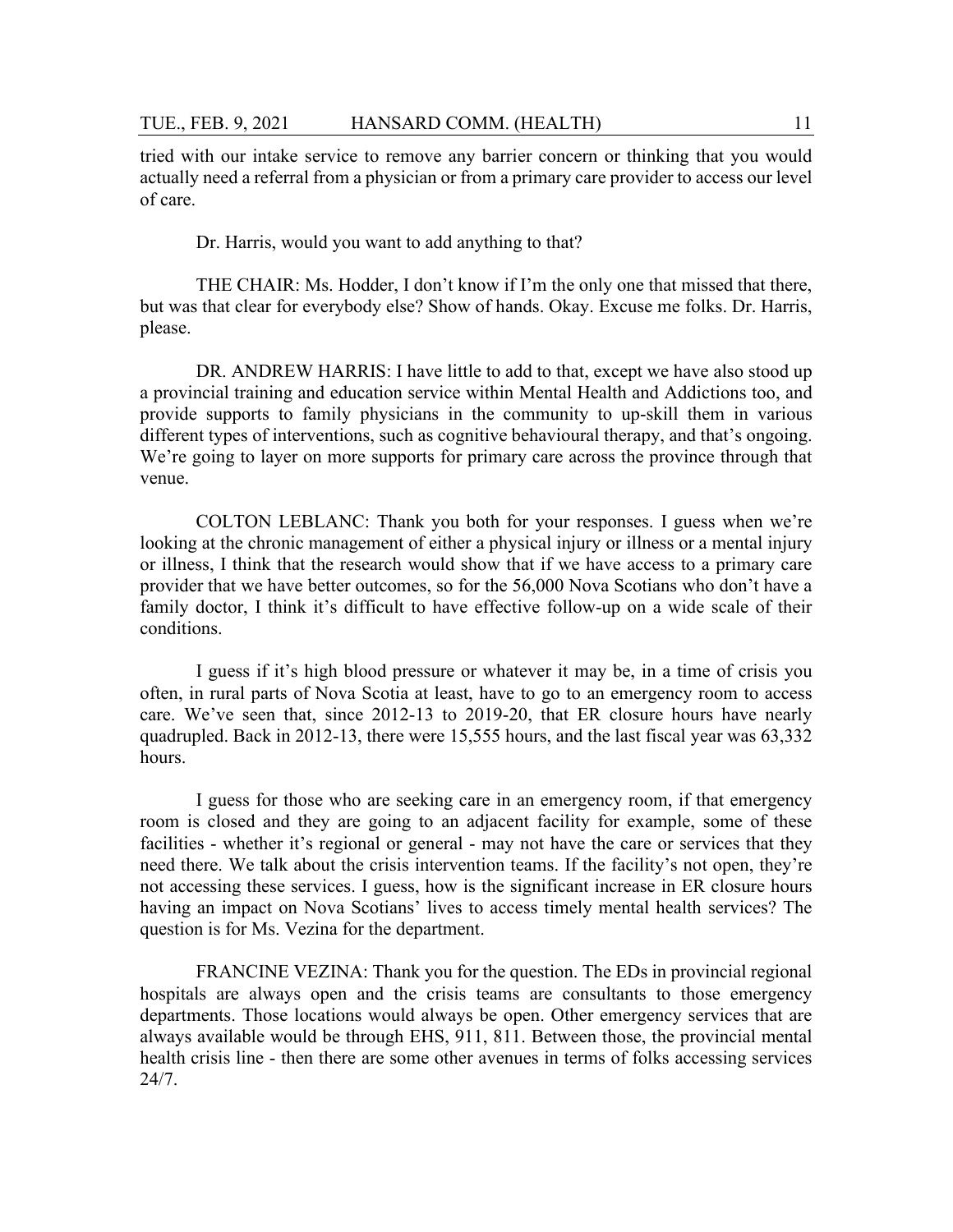COLTON LEBLANC: Thank you for that response. My previous professional background is a paramedic so I'm familiar with the landscape here at least in southwestern Nova Scotia and how the pre-hospital service works with the emergency room service to provide mental health services.

Let's take Roseway Hospital, for example. It's frequently closed. Whether it's closed or not, the nearest regional facility is an hour away. They don't have a crisis response team, I should specify, at that facility because it's a general facility. How is the rural geography and the access to these specific types of treatment, interventions and consults that are required - how does that pose a challenge within our health care system? Do you have any suggestions to improve access for rural Nova Scotians?

FRANCINE VEZINA: Again, through the provincial crisis line in terms of an access (Inaudible) point, and then folks would be connected to local services (Inaudible) describe that process a little bit more. Other investments that we've made, as we've seen through COVID-19 and folks not having that much, we have invested resources in e-mental health care. Various programs have been made available online for folks in rural areas.

Adolescent outreach is another program that government has invested in that gets out to - in this case, it would be youth - so that there is more outreach service. We've made some intentional investments in mental health and addictions to ensure access to services becomes more available and more accessible to folks in rural areas.

COLTON LEBLANC: Thanks for that response. I guess with the couple of moments that do have left, our Party has been a strong advocate for improvements to our pre-hospital health care system - the ambulance system as we know it, the EHS system. Have there been any discussions at the department level at looking to improve the ambulance system?

Let's say we have a call in the Shelburne area, which is an hour away from the regional facility. There are no psychiatry consultation services at that general facility, that paramedics could divert to an appropriate facility. Same thing that happens when a patient has a STEMI. You're not going to go a general facility to arrive there and be seen by the ER physician to be later told you need to be back-transported by paramedics to another facility.

Is that an opportunity for improvement to decrease the numbers of transfers that are required and improve the immediate and timely access for Nova Scotians to mental health services?

FRANCINE VEZINA: What I can do is commit to go back and get more information on that for you. I'm with the Mental Health and Addictions program so I'm not as familiar with (Inaudible) may or may not be happening as far as the ambulance system is concerned.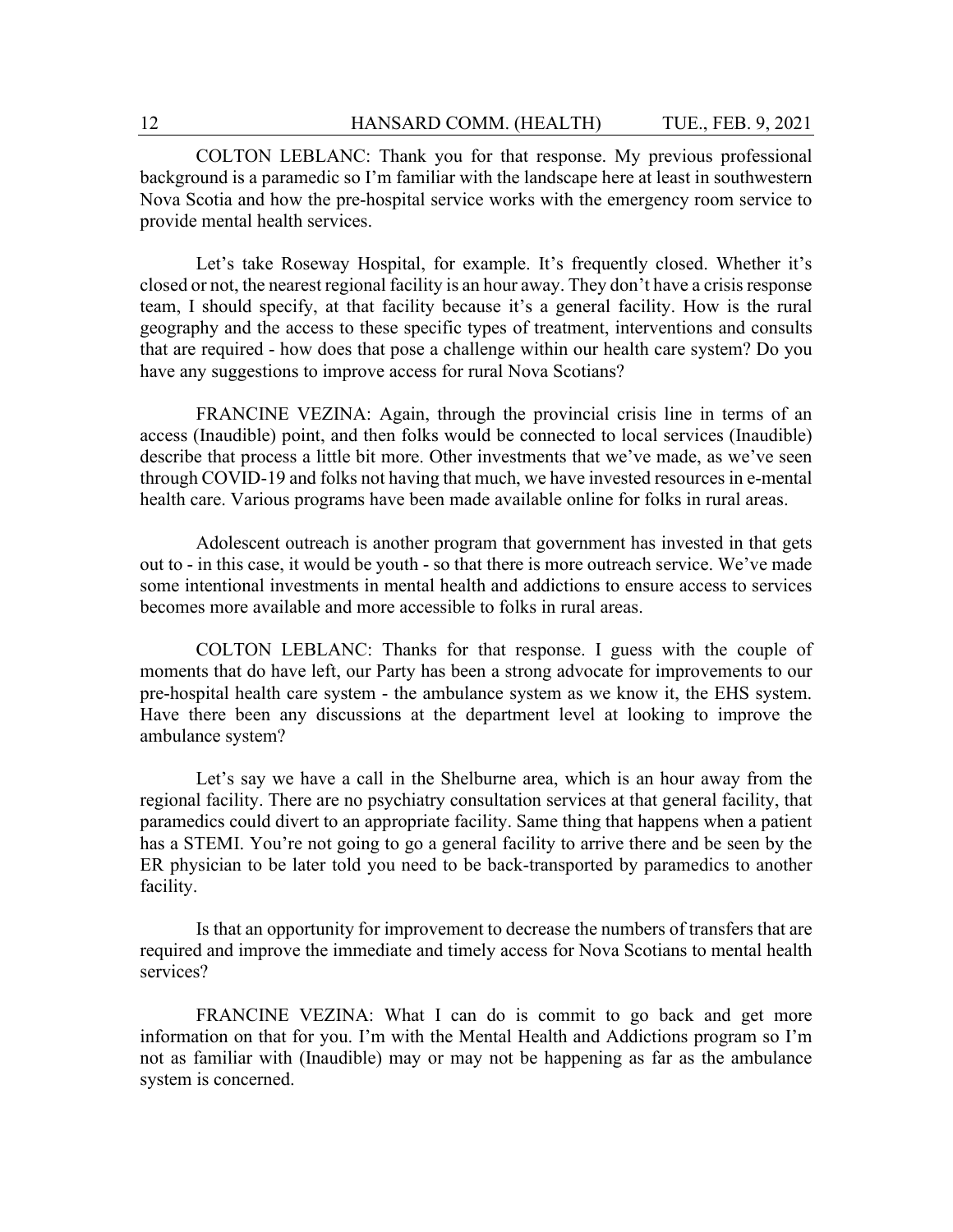THE CHAIR: Thank you. Did you have a quick comment, Mr. LeBlanc? We're going to wrap up in 40 seconds.

COLTON LEBLANC: I'll pass on my time, I guess. I'm not going to have time to ask a question, so thanks very much for your responses.

THE CHAIR: Thank you, Mr. LeBlanc. We'll move to Ms. Leblanc with the NDP caucus, please.

SUSAN LEBLANC: Thanks all of you for being here and most of you for being here again. It's nice to see you all. I'm going to sort of pick up where Mr. LeBlanc left off, in a way, and ask Ms. Hodder my first question.

I think I started asking this question, or asked a similar question, in the Public Accounts Committee last month but I didn't really get a clear answer, so I'd like to ask again. I just want to say before I ask it that if you don't have the information right now, that is totally fine. You can always follow up with the committee and get us the information.

The first question is: across the province, what proportion of calls made to the mental health crisis line have an initial interaction with police instead of a mental health clinician?

SAMANTHA HODDER: Unfortunately, I do not have that information. I will go back to our analysis team to determine whether or not that that is data that we can provide yourself as well as the rest of the committee.

SUSAN LEBLANC: That would be much appreciated. You'll know that for many people, particularly racialized people and other marginalized groups of people in the province, that the prospect of police involvement in a crisis will be a major barrier to accessing service.

I'm wondering if there is a consideration of the impact of that dynamic on the users of the service. Is there an evaluation of the service that takes this into account, specifically? Are there conversations taking place, either at the provincial level or the Nova Scotia Health Authority level, around adjusting this police involvement and seeing if there's a way to make investments in the system so that anyone who calls with a mental health crisis is first talking to a mental health clinician?

SAMANTHA HODDER: I'll start off the conversation and then I'll pass it over to my colleague, Dr. Andrew Harris, as well, to add.

We have a high degree of partnership and value for our colleagues both working in municipal police and in the RCMP. That relationship between Mental Health and Addictions has been fostered through many initiatives over the years, whether that's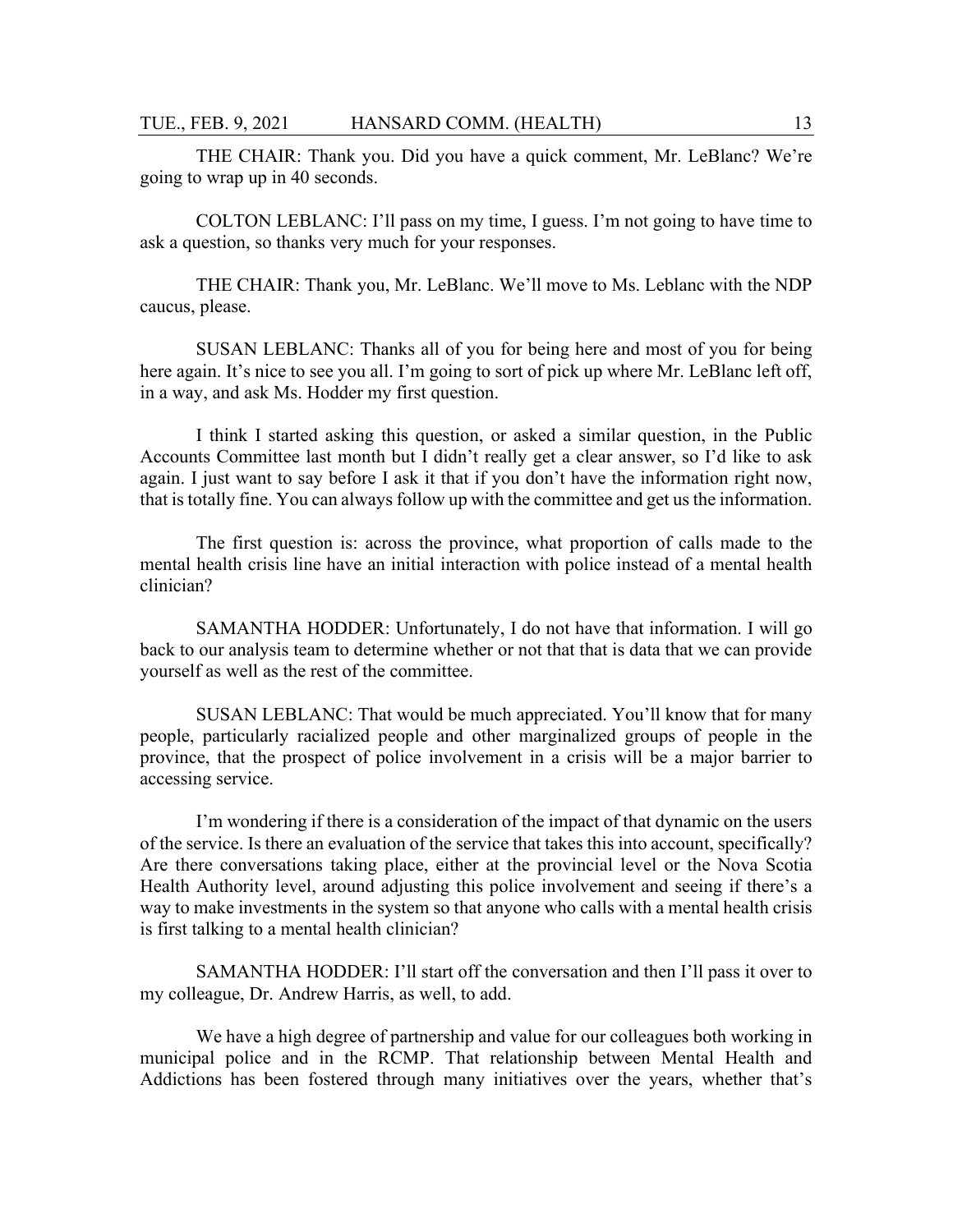working on alcohol policy or take-home naloxone kits in distribution for overdose prevention, as well as police liaison. In the Central Zone, there is a mobile unit where police are embedded and integrated right into the team.

It does vary across the province in relation to the level of involvement. What I will say is that we do have a group of us who are connected to look at this very issue that you have raised in relation to our current state in terms of the model that we are offering. Essentially, we're looking at what is any best practice that exists within Canada or internationally about models for service delivery in relation to wellness checks and involvement in relation to crisis response.

That work is commencing right now. We actually do have cross-representation of stakeholders including Justice, municipal police, Mental Health and Addictions, emergency departments, the Nova Scotia Health Authority, the IWK Health Centre, and the Department of Health and Wellness. We do have a stakeholder group that has started this conversation and is formalizing in terms of committee work to look, essentially, at what is the art of the possible around that. That work is to be determined in relation to that.

We have certainly initiated those conversations and continue to do all kinds of things with our police partners and our justice partners around education, supports, making sure that they know and are engaged in our training offerings. Our crisis team - I had mentioned they're embedded and integrated right into that model, as well as ongoing. We participate in walk training for all constables, where we actually provide education around mental health first aid and the range of services that are available. We are looking at those very things, so thank you for your question on that.

#### $[1:45 \text{ p.m.}]$

SUSAN LEBLANC: Thank you very much, it's good to know that it's on the radar. We also talked at Public Accounts Committee, and since then, by the way, I've had a productive meeting with other staff people at the Nova Scotia Health Authority about the possibility of bringing satellite mental health services back to Dartmouth North, but I just want to raise this issue again here: the issue of mental health services in Dartmouth that are being relocated to Portland Hills.

I completely understand the advantages of co-locating the services and the benefits of a brand new space. I love all those things. The RFP process has been explained a number of times so I also understand the practicalities of the move. But given all that, I just want to say that it's indisputable that the decision to take all the mental health services from downtown Dartmouth to Portland Hills will create major hurdles for a lot of service users and a lot of people in Dartmouth North, and in many ways it's a deeply inaccessible change.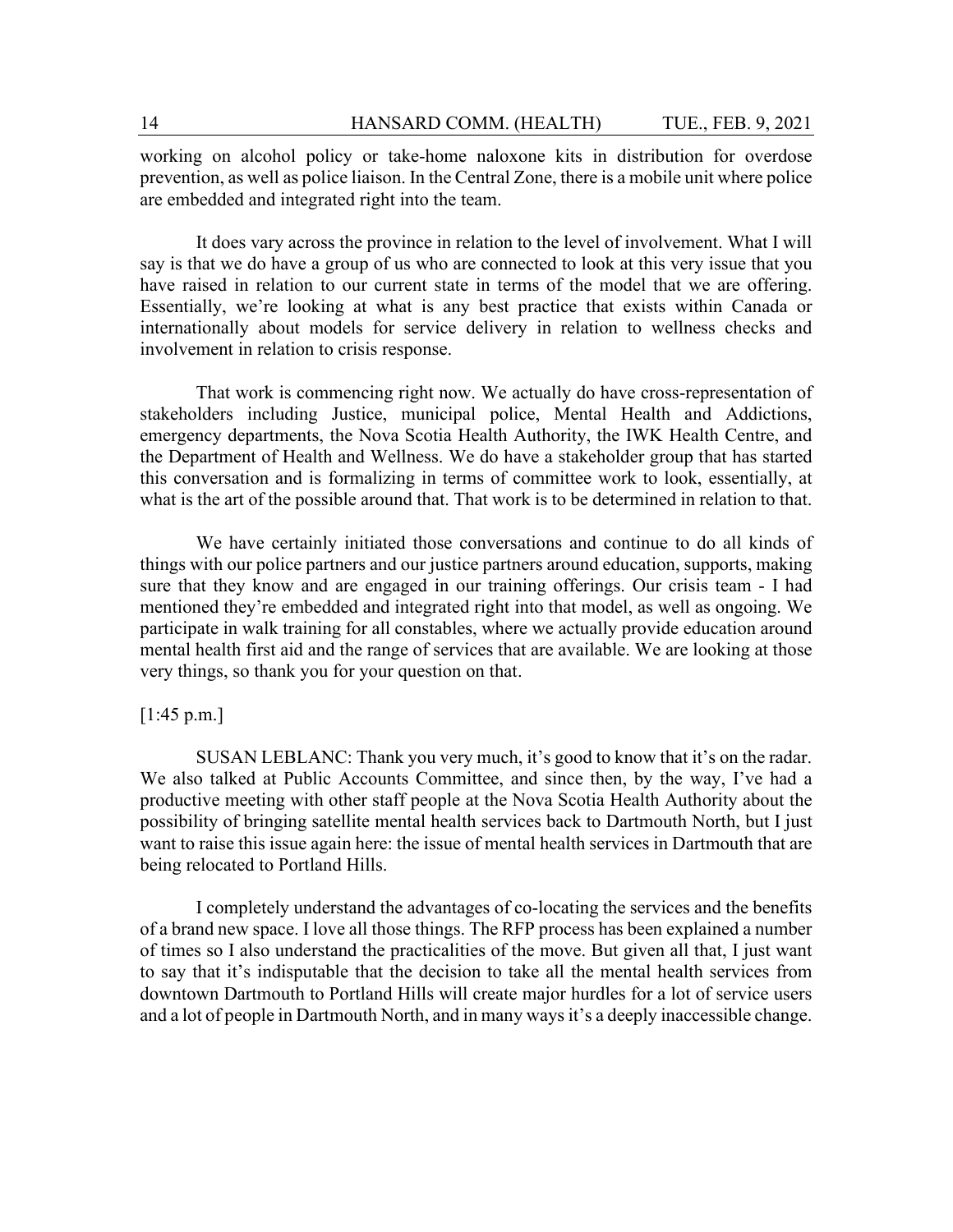I keep hearing about how accessible the new building is going to be, and that's awesome, but that's like putting Access Nova Scotia in Bayers Lake or Baker Drive, where it's highly inaccessible to anyone without a car.

My question for you is this: for the health and mental health leadership in your organizations, what have you learned from the process of this, and what will you do to make sure that in the future the whole process of the RFP and the decision making will work better to serve the folks who need the services?

SAMANTHA HODDER: I would like to provide a bit of information and context around the question. We have three locations: one was an addiction services primary outpatient service for community Mental Health and Addictions, the other was like a mental health services. There has been movement in this province as well as across the country around co-location and the benefits in relation to provision of treatment services when clinicians have the opportunity to collaborate, do case consultation, and essentially that continuity of care and effectiveness of care, so that has been a movement.

The opportunity for us was when those two leases were expiring with no option to renew, that we were going to put out a request for proposal for an integrated site. We did put in all of the requirements, as you had outlined, that we would be looking for in our new space.

The third service that is going to be integrated was our Connections Dartmouth program, which is different than our psychotherapy. It's part of our recovery and integration component and has a significant portion of outreach, which it will maintain in relation to the delivery of services in public spaces and homes. With that particular space, the physical space was not accessible - no elevators, no washrooms - so for anybody who had any sort of mobility concerns, this site really did not serve them well. It was not in good condition and actually was quite stigmatizing toward patients.

When we put out the RFP, the new location was set out, it was within the geographical boundaries that we had set, and actually was established on the highest density of patients based on postal code. It is next door to a transit hub, it is fully accessible for people who are living with disabilities and will have a customized design.

You are correct of course that it is the removal out of the downtown core, and the conversations that our leadership team have participated in in relation to sort of the possibility around having a satellite opportunity is really the opportunity of great collaboration and partnerships, and we definitely welcome that. Anything we can do to add a level of accessibility, we are open to those conversations and those partnership opportunities.

Part of our relationship, and it was spoken to at the beginning of this, with the North End Community Health Centre, we've offered satellite services out of that space for many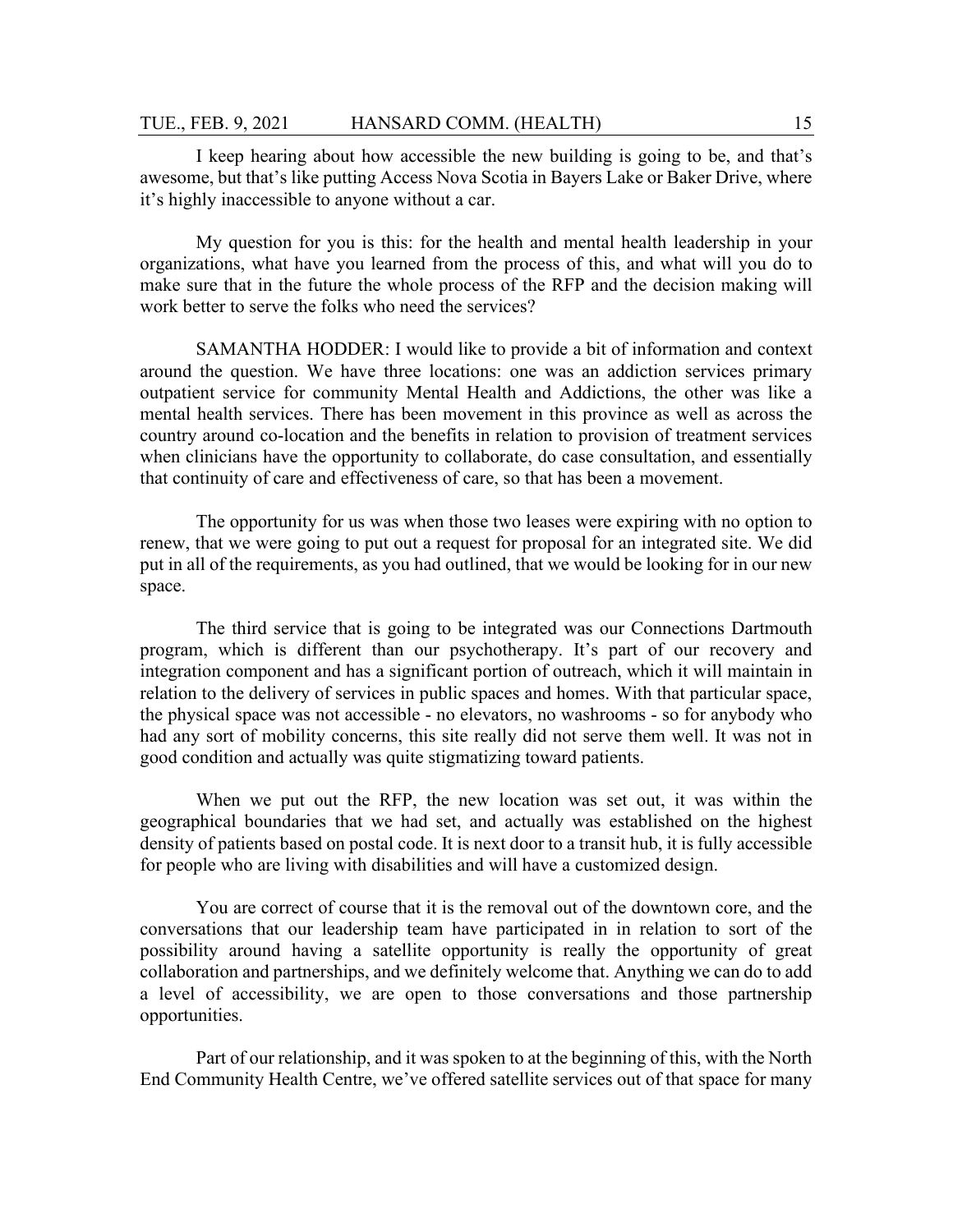years or for a decade. If there is an opportunity for further collaboration within a Dartmouth area, we would welcome that opportunity.

In terms of doing something different in relation to the RFP, we would still be required to go through the same process that we have done. I would say that maybe we could engage in further consultation with community partners around the other opportunities that we could leverage and potentially offer up a satellite clinic or something like that, in relation to space.

The other piece that I would just like to highlight - and I know it was raised a couple of times in relation to access at our last appearance for the Public Accounts Committee - I do think it is important to note here the expansion of virtual care this year. We had always been engaged in virtual care. About eight per cent of our visits were done in a virtual space prior to the pandemic. At the peak of the pandemic, we were about 75 per cent. We still had some face-to-face offerings that were happening in relation to our therapy and our services. We are kind of stabilized around 50 per cent now - 50 per cent offering in a virtual space and 50 per cent offered face to face.

Our plan is to continue that. That is around making services more accessible to people, making it accessible right in their home or whatever private or confidential space that they have available to them. I do just want to also note and highlight that. It is not all virtual and it's not all in-person face-to-face. We need to have a balance. One other critical component for us in relation to maintaining that level of access is utilizing tools like virtual care to bring services essentially into people's homes.

SUSAN LEBLANC: My next question is for the folks at the North End Community Health Centre. The first question I have is: what proportion of people who use the services at Pause are seeking mental health support and also dealing with issues around other social determinants of health - for instance, housing or income inadequacy? I'm wondering if you could talk about what you observe there and about the relationship between the mental health supports and those other supports - to Ms. LeBlanc or Ms. MacBride.

MEGAN MACBRIDE: What we recognize as a collaborative health practice and as a space where the social determinants of health inform our foundation practice - in our Pause program, we do see a lot of intermingling between folks looking for mental health support and also going through other struggles related to the social determinants of health. By using this type of best practice model, we've been able to integrate social work service into our Pause mental health clinic.

At different times, we will have a social worker present doing our intakes, so we're getting information up front about what the client is here really looking for and how we can best serve them.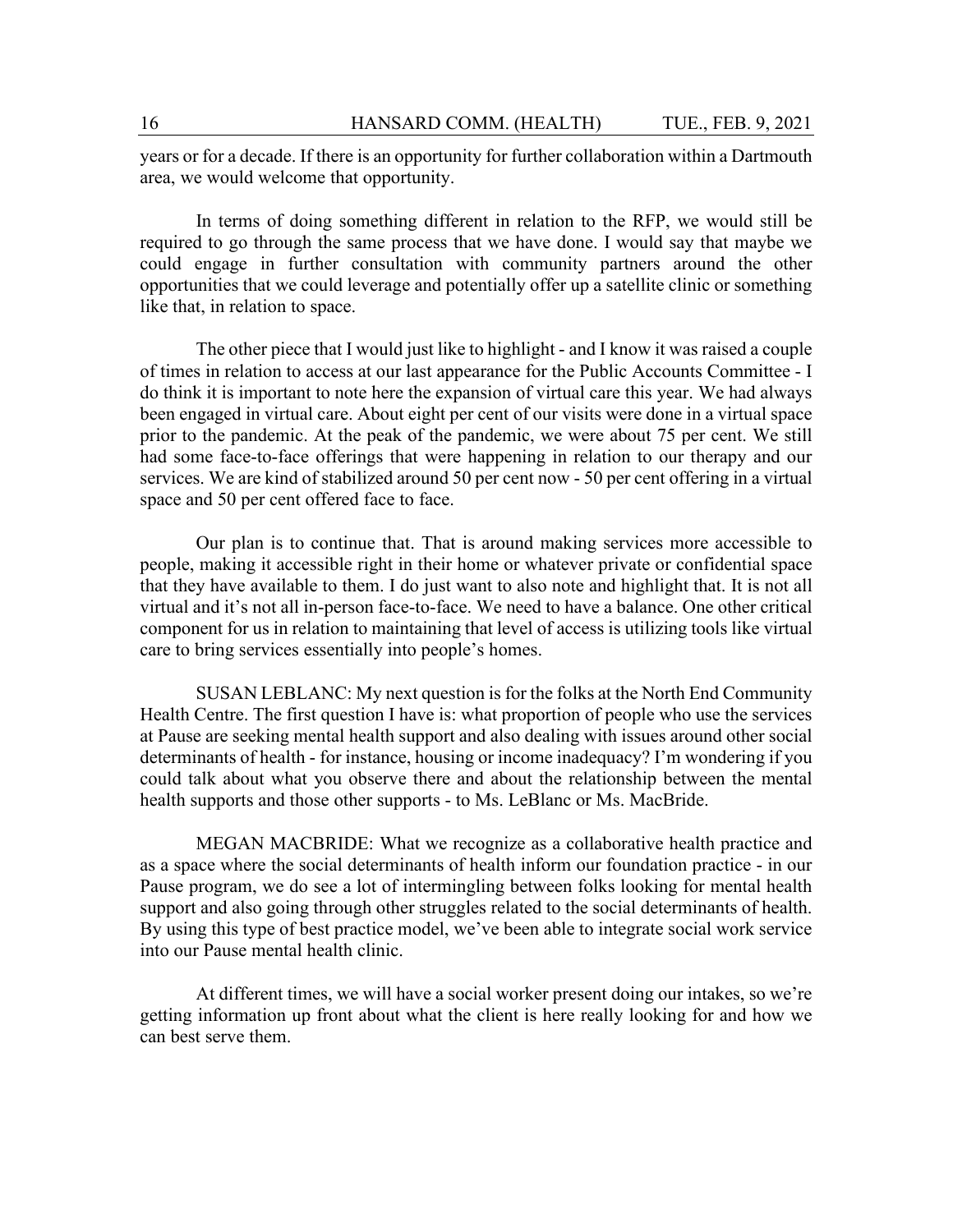We also run our Pause mental health clinic in conjunction with our drop-in social work program. On Tuesdays, we have Pause; Wednesdays, social work drop-in; and then Thursdays, we have Pause again. We really do recognize that all of these things are often happening together.

At certain points as well, we have to be able to have our clinicians be able to make that clinical assessment as to what is, in fact, a diagnosable mental health issue or what is the situational circumstance that someone needs support in managing the very natural reactions that we have to some of the circumstances like poverty, for example, that we find ourselves in. We try to holistically look at what the client is bringing to the table and support in all the different ways that they might need help.

SUSAN LEBLANC: I would imagine that one of the benefits of the Pause program is that there's no wait time for access. It sounds like that's one of the most important parts of it. Are there other parts of the model that you want to highlight that you think that are of a specific benefit to the population that you serve? You've already mentioned a lot of it, but is there anything else?

MEGAN MCBRIDE: Absolutely. I think for us using this type of model, we recognize that there is a positive effect for folks to receive any sort of services within their community. That, from the beginning of Pause, has been something that we've tried to integrate into our service. Before the pandemic started, we were operating one of our sites here in north end Halifax and also a site in Spryfield. That's definitely a benefit.

The other benefit that we find by offering this type of service is destigmatizing mental health within our communities. We are very active on social media. We are active in the community. We make that waiting room session as a spot where people aren't just coming for service; they might be popping in because they know we have the coffee pot on. Those types of things. We're destigmatizing, we're supporting folks where they feel comfortable and that allows us to be thoughtful in the types of wraparound services. We're adding to that.

SUSAN LEBLANC: I know that your centre is working hard on advocating for nurse practitioners to be funded to work to the full scope of their practice. I'm wondering if you can talk about the impact that change would bring to the centre? What other changes are a priority for the North End Community Health Centre to better support more people?

MARIE-FRANCE LEBLANC: Yes, we are working strongly. We support a caseload of about 7,000 people with only four physicians and the rest of our wraparound supports. One of the things that we have been looking for is to add support from a nurse practitioner to better help us in triaging and supporting our patients.

As you know, we have a location now in North Dartmouth. That is one of our priorities in North Dartmouth right now. We will be running a pain clinic - which is an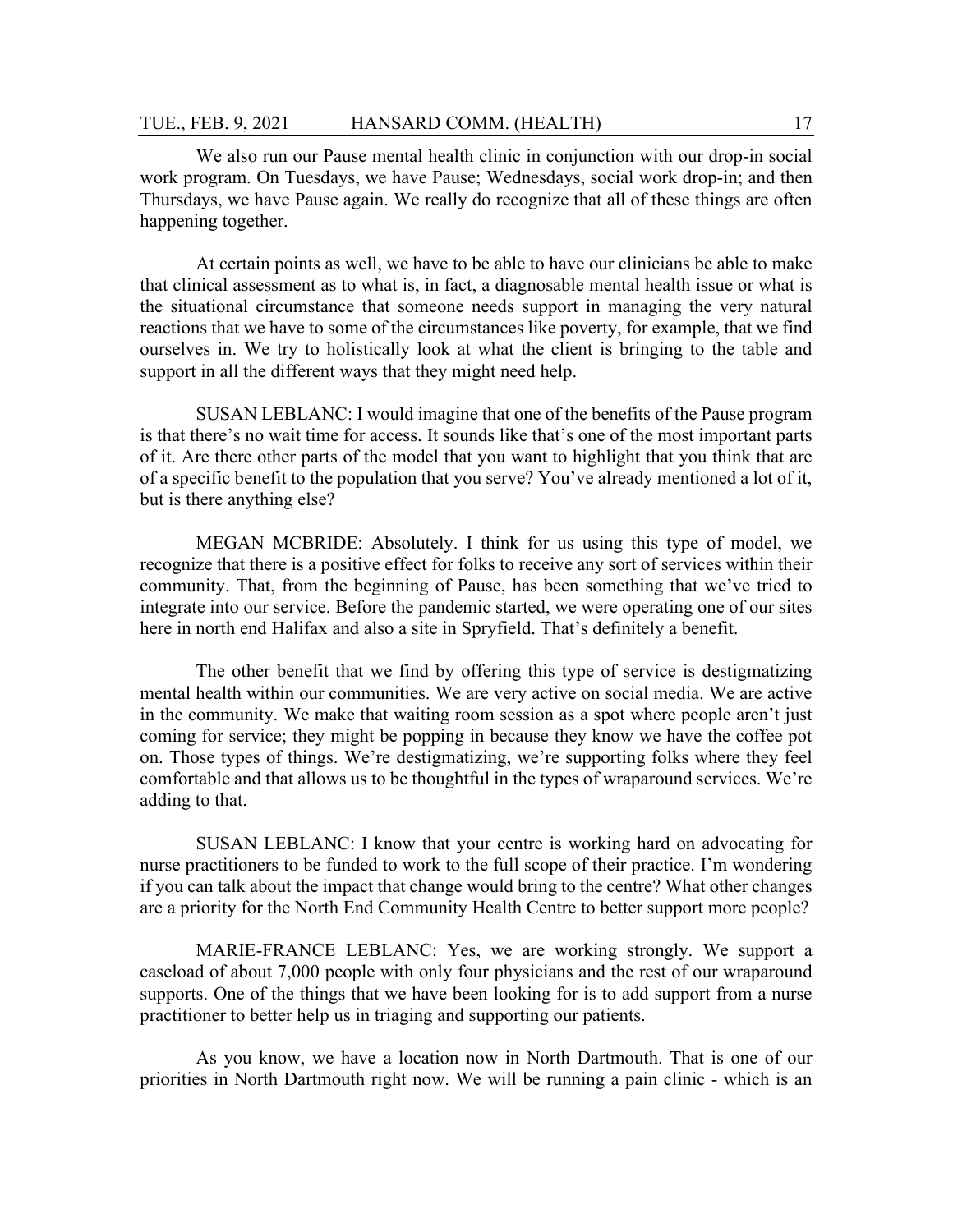NSHA partnership and it's run through NSHA - with one of our physicians, Dr. John Fraser. We also hope to run our Pause clinic there at least once a week as well as the Nova Scotia Brotherhood Initiative will be running a clinic out of there once a week.

However, there is no primary health care, per se, that is being planned for there. So one of the things that we've been looking at is adding at least a nurse practitioner if we're unable to add a family physician to our offering. For us, as Megan just mentioned, our philosophy is that it's very important for us to bring the services to where the people who need those services are located. That's one of the reasons that we're in North Dartmouth, that we're in North End Halifax, and that we're in Spryfield. One of our key priorities right now is to provide additional primary health care services to our North Dartmouth location possibly in conjunction with Pause or with our pain clinic.

SUSAN LEBLANC: Lastly, I'll just quickly ask: Does the Pause program have permanent operational funding?

MARIE-FRANCE LEBLANC: The quick answer is, we think so. (Laughter)

We did get a wonderful phone call a week ago letting us know that our funding will likely increase and that it is foreseen to be sustainable. We're in the process right now of finding out what those details are, but we're very optimistic and pleased with our preliminary conversations.

THE CHAIR: Excellent. Ms. Leblanc, with 20 seconds, do you want to close us out for this round?

SUSAN LEBLANC: Just with a lot of thank yous for your time. I look forward to the rest of the conversation.

THE CHAIR: We're going to move to Mr. Irving from the Liberal caucus, please and thank you, for 20 minutes starting now.

KEITH IRVING: Thank you all for being here. Obviously, the world that we live in is creating more and more mental stresses on our families and individuals throughout Nova Scotia and particularly this past year, so I really appreciate all the work that you do in your various organizations and levels of the organization, because this is all about making people healthier. On behalf of us, thank you for all the work you do.

My first question should probably go to Ms. Vezina, and that's just to give us a little bit more of a broad look at the funding. You mentioned that \$310 million was spent on mental health with an increase of about \$35 million over the past several years. Could you give us a broad lay of the land in terms of how that funding is spent?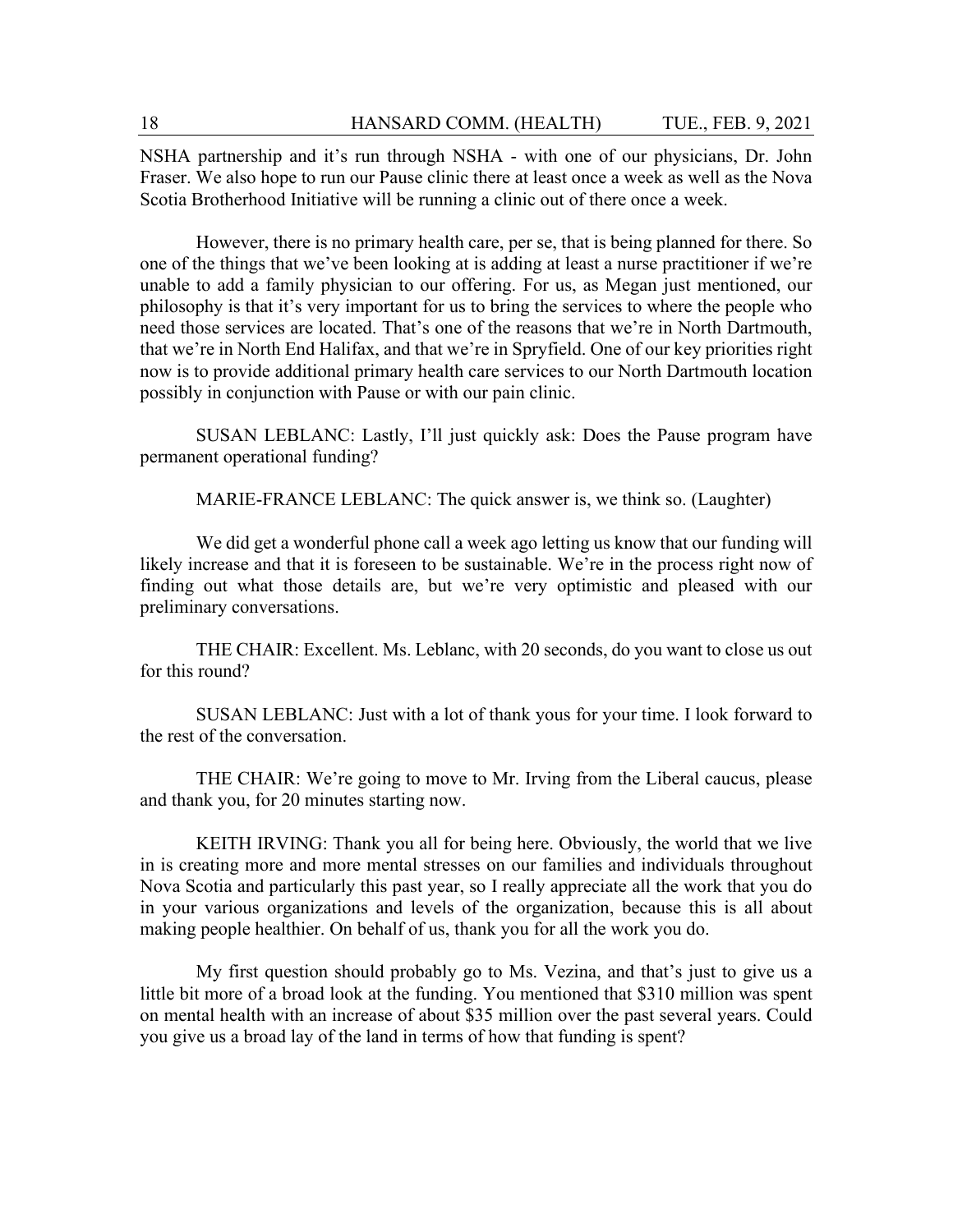FRANCINE VEZINA: Thank you for the question. Yes, key areas of investment that we need to improve both access and coordination of services include adding clinicians to community-based Mental Health & Addictions. We've invested in having more clinicians serving First Nations communities. The Opioid Use and Overdose Framework has been a large investment.

## [2:00 p.m.]

Community organizations as well - we invest in a lot of community organizations, youth health centres, mental health centres and urgent care. We've added a number of additional clinicians to schools in the most recent years, so now there's a total of 54 physicians that are in schools. Also intake services and (Inaudible) care. (Inaudible) a number of examples of recent investments.

KEITH IRVING: Forgive me, it's either Ms. Hodder or Ms. Vezina here that mentioned the seven-day standard that we are now meeting. A few years ago there were lots of headlines and conversations from my Opposition colleagues about the very long wait times, so I was just wondering where we were at one point, and now obviously we're at seven days meeting a standard.

Describe that journey and what you did to improve those times. Was it additional funds provided? Was it system changes? Could you describe a little bit about how we got from where we were to where we are now?

FRANCINE VEZINA: I would actually also defer a big piece of this to Sam or Maureen, who could specifically speak to the initiatives that were implemented to improve wait times.

What I can say from a departmental perspective is that it continues to be a priority for us to ensure that folks receive the care when and how they need it, and we meet with the NSHA, IWK, and a number of community organizations on an ongoing basis to ensure that we have that integrated continuum of services available to all Nova Scotians. I think specific to the wait times and what those look like now, I would defer to Maureen and Sam to provide you with those details.

THE CHAIR: Ms. Hodder, please.

SAMANTHA HODDER: I'm happy to share the journey, and we haven't arrived fully yet. I think that's important. It's a continuous quality improvement piece, so our goal actually is 100 per cent, right? The first thing was when we became one organization, Mental Health & Addictions became a program of care, we actually didn't have standards that were set in relation to a response time. That was the first step. We have been collaborating with the IWK Health Centre as well as national partners across the country in relation to reporting on standards and by triage level.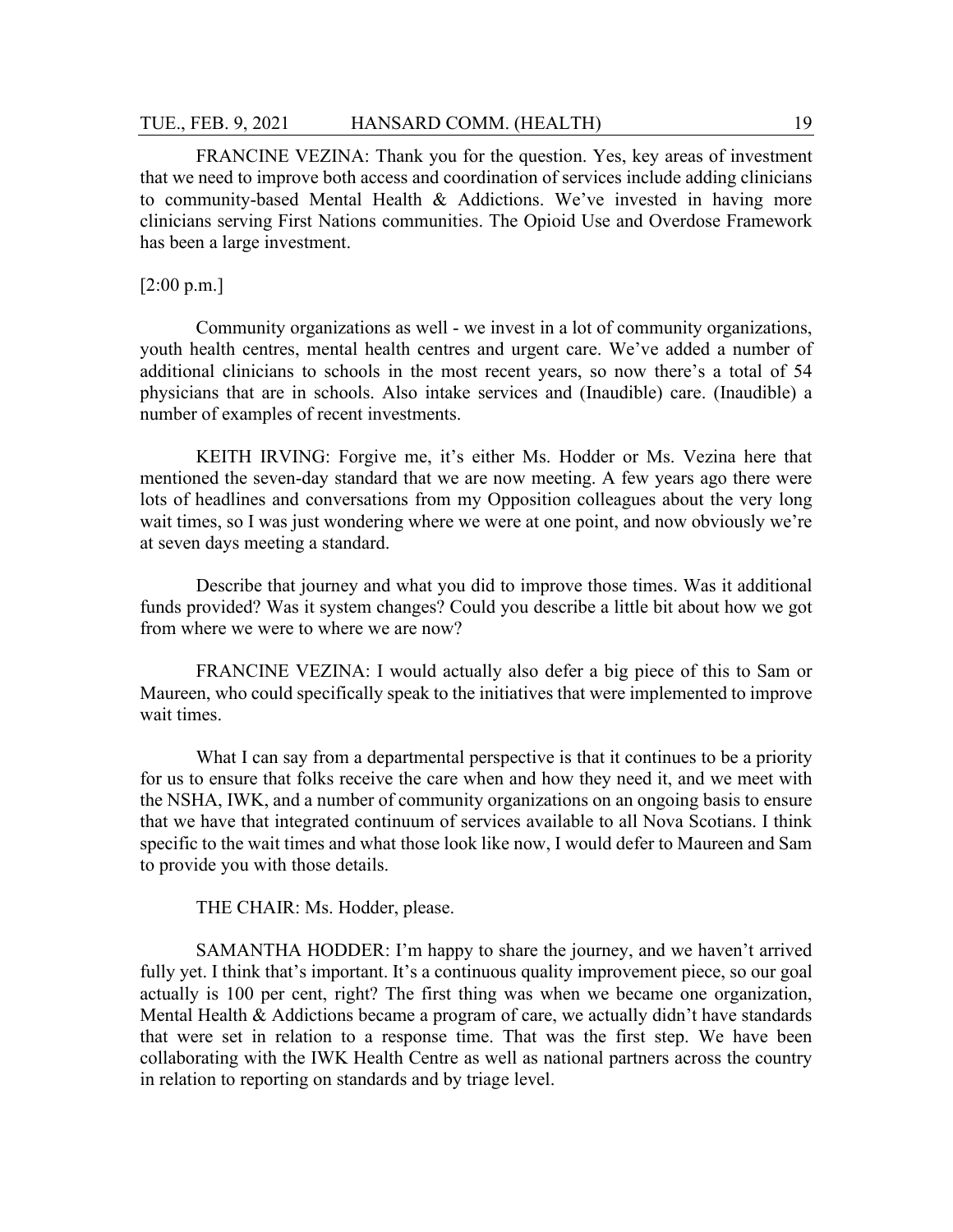You'll hear us talk about urgent, and you'll hear us talk about non-urgent response times. The first thing really was about collectively as a system - and two organizations actually agreeing upon what those standards should be - and balancing that off with what the evidence shows on a national level and international level.

When we talk about wait times, it's important to put that into context of where that is in the continuum of services. The wait times that are available on the public website that get referenced a lot of times are in relation to our Community Mental Health and Addictions clinics for both adult and child. That's essentially the talk therapy or psychotherapy that's provided within a community context. It doesn't account for wait times with our opioid treatment and recovery program or our inpatient services or emergency or crisis services. It is wait times for a type of service or a level of service that we offer within Mental Health & Addictions.

We have set the standard of our response for urgent of seven days and we routinely meet those 100 per cent of the time within the Nova Scotia Health Authority. We may have a slight variation between 98 and 100 per cent over a quarter. Usually, when we actually look at the data, it may be a case that is outside of the standard by a day or so when it's not 100 per cent of the time.

Standing up our intake service was critical to that. Having those trained clinicians that exist right across the province to be able to have that conversation, participate within the clinical interview and identify what the needs are for the patient, and to be able to actually offer them an appointment. We call it a single call resolution. What that means is that the assessment is conducted by the clinician, but they're not waiting for a call back from us for an appointment within Community Mental Health and Addictions. We actually offer the appointment right over the phone in that very moment, so they know leaving afterwards what the next step is in their care journey or plan.

Our response time to urgent, as I had noted, is seven days. Non-urgent is the 28 day standard. We have some work to do within our non-urgent standards, as I referenced. We are 75 per cent in meeting that non-urgent standard within the child space and 79 per cent within the adult space.

Just to give you a sense of where we came from, at the onset we were meeting that standard when we actually set the standards about 35 per cent of the time when we started this journey. We have seen significant improvements in relation to that.

How we did that in relation to our response time was there were additional investments made within Community Mental Health and Addictions, and so there were additional clinical resources that were added right across the entire province: psychologists, social workers, clinical nurses, occupational therapists. We had expanded our urgent care team. There were 13 full-time employees that were added to our urgent care clinics across the province. We actually standardized the work of that team in relation to whether training,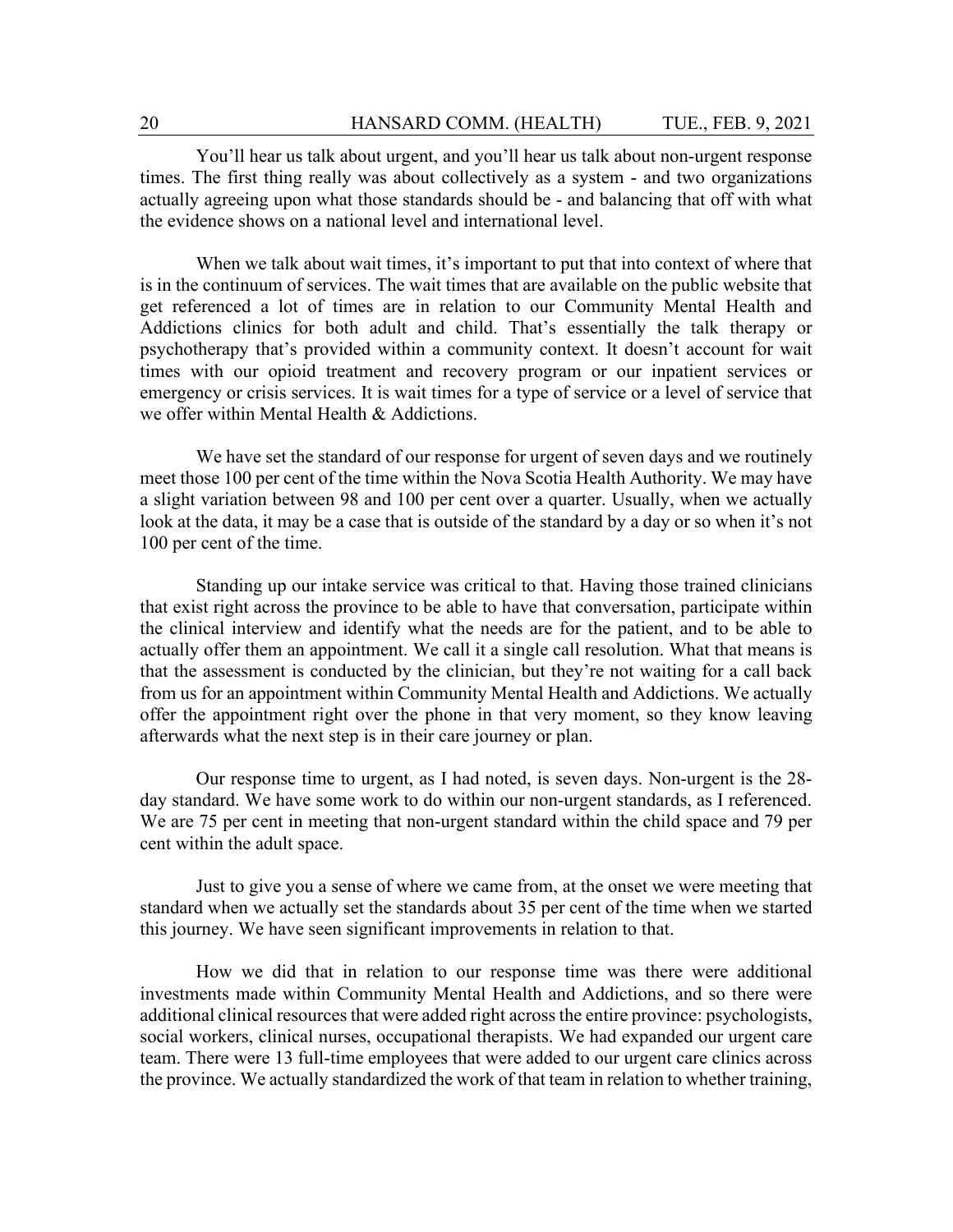the clinical interview, the care pathways that exist, so that we can have really good transitions for that longer-term therapy within a community context.

We stood up a provincial training and education centre. We call it our Provincial Centre for Training, Education & Learning. That really has served us in two streams. One is our existing workforce from that quality domain is that we're investing in really highquality, ongoing education, learning and development in relation to the most evidencebased and most effective therapies that are offered and available for people. That's the ongoing investment in that quality piece.

The other pieces that have served us well from a recruitment and retention perspective - we had a number of vacancies that were in existence. We're a big organization. We have roughly about 2,000 employees across that full continuum. We had areas across the province that had significant vacancies that had existed. That does help us in terms of a recruitment and retention component. We've also partnered with our People Services team within human resources within the Nova Scotia Health Authority to also offer recruitment incentives to bring people into NSHA.

I had mentioned the pandemic and our response within that, and our increasing utilization uptake around virtual care, which was another opportunity for us in terms of investment, but it also helped us in relation to our wait times, because what we were able to do was flex our resources provincially. Not all people will benefit from virtual care, but there is a good portion of people who actually prefer to have their clinical services delivered in the virtual space by highly-trained clinicians.

What we're able to do is areas that had greater access, we're actually able to then service those people in need in other areas across the province. We took that a step further in that we actually said, we've got some positions that are really difficult to recruit and we should actually create a clinical virtual care team that essentially offers a model where they can work and provide clinical virtual care all the time, and where there's areas where there's problems with access, they can provide that support to where those needs are.

It really was a combination of multiple things in terms of our access and navigation, really utilizing an improvement in relation to our scheduling and registration, investment within our team members, our employees, as well as our policy and protocols in relation to our response times, and then also really leveraging that opportunity from the clinical virtual care space, and we have seen significant gains, actually quite remarkable gains within the program area.

As I had mentioned, our goal is 100 per cent, so it's continuous improvement and we are going to strive to meet that goal of ensuring access and a response time no matter where you live 100 per cent of the time meeting the standards.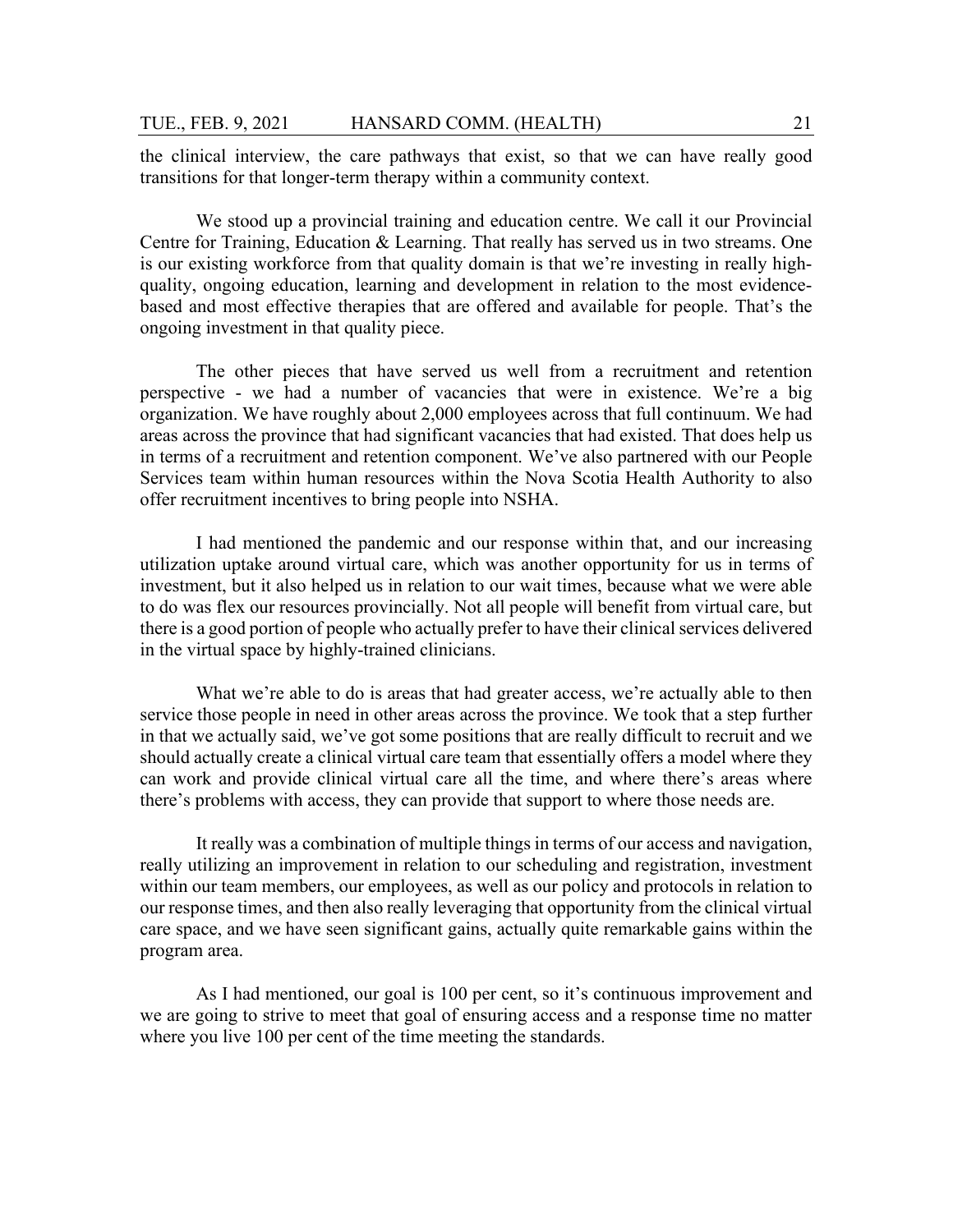THE CHAIR: I think Dr. Harris had something to add, and then we'll move to Ms. Brennan, please.

DR. ANDREW HARRIS: I just wanted to say one key component to this has been our data systems. We currently collect 100 per cent of all the data, so everything that's going on in our Mental Health & Addictions system. This, comparatively across the country - nobody else reaches this. Some provinces are around 15 per cent, so what they make decisions on is a sampling of information. We're able to make decisions based on the totality of information, so it's high fidelity to our services and the fact that these waitlist times are actually reflective of exactly what people are having to wait for our services.

MAUREEN BRENNAN: Thank you for the question. Very similar to the IWK Health Centre - our central referral service at the IWK is directly connected in with our provincial central intake system, and what Dr. Harris mentioned about data and how people are being registered is a really key component to understanding accurate wait times.

#### [2:15 p.m.]

The IWK central referral system has been in operation for over 25 years, and it is staffed with a group of social workers and access navigators that are well-trained in complete evidence-based tools to understand what the clinical need is. When that happens, they get an actual appointment and/or they get matched, and the key piece that we started to see improvements is when we started to look beyond within our own service and look at mental health living across the system, across Nova Scotia. We have very strong partnerships with our SchoolsPlus, with our community schools, with community organizations, with the Departments of Community Services and Justice colleagues who actually also have services in courts.

In collaboration with them, the access navigators identify what the issue might be and match that youth or that family to a resource that best meets their need. We also strategically linked in staff to those organizations, so for example, our colleagues with the North End Community Health Centre and the MacPhee Centre for Creative Learning and various family resource centres have clinical staff that are working within those organizations for part of their FTE to become more knowledgeable of the organization and a better way to engage children and youth earlier and support families earlier.

With that, we're actually improving access to care, but then also we're understanding how we can, if we need to step up the level of care, then we can improve that flow. That flow really helps the system of care, and then we start to see wait times and access to care, children and families are being connected to the right level of service and care earlier. Then if it has to escalate to a different level, then that can happen within our system and our strong partnerships.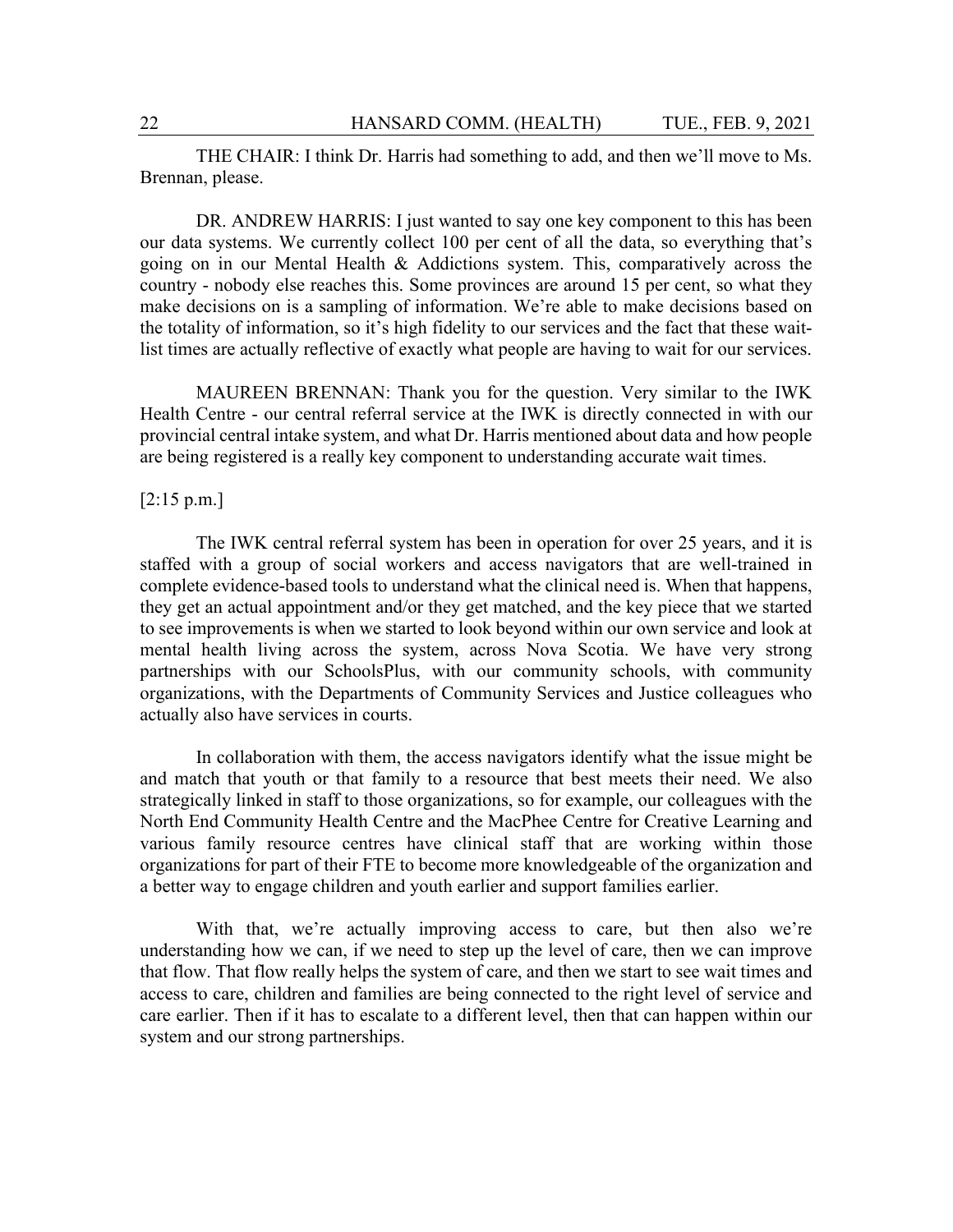The other thing is it's not too long ago - probably 24 months ago - I would say our wait times were beyond 12 months. Our wait times mostly now, 87 per cent non-urgent are within 28 days and we're meeting all urgent care appointments. We're pleased with that and we're thankful for the investments from the Department of Health and Wellness, but also it's changing how it is the team has worked.

An example would be about three years ago, the IWK Health Centre adopted a Lean methodology and our pillars around that is that we wanted to ensure improved access to maintain our quality in evidence-based care to ensure that the morale of our staff is good and strong, and that we're focused on productivity to ensure that we have efficient and supportive services that are responsive to the needs.

An example would be access to care that sometimes we would have lost opportunities from an excess of cancellations or no-shows. At one point around two years ago, there was over 28 per cent of cancellation and/or no-shows. We had two different strategies - one on cancellation and one on no-show. Together with patients, families and staff looking for opportunities to fill those and really strong teams working hard, they're down consistently below 8 per cent now, and so we're able to realize and fill those opportunities with appointments. That again helps with access to care, as well as reduce wait times. Those are some examples of the improvements that have led to reduced wait times.

KEITH IRVING: I had another question, but I'm going to turn it over to my colleague and we'll come back to my question if there is any additional time.

THE CHAIR: Ms. DiCostanzo.

RAFAH DICOSTANZO: You only gave me three minutes, Mr. Irving. Okay, thank you. My question is actually to the North End Community Centre. You mentioned that you started 50 years ago - happy anniversary. I didn't realize you've been in service for that long.

I heard about you about 10 or 15 years ago as I was an interpreter and working with a few of the doctors at the refugee clinic who also worked at your north end clinic. I would hear a few things that they would say and it's always very positive things that they loved about the clinic.

My question is: how did it start? Was it just like the refugee clinic - a few doctors that started this idea? How did it develop? I hear that you are run as a non-profit organization. If you can just give me some ideas. You said you have 7,000 patients with four doctors serving them. Are these just mental health patients or general? Outline how it started and how do you differ from a regular walk-in clinic?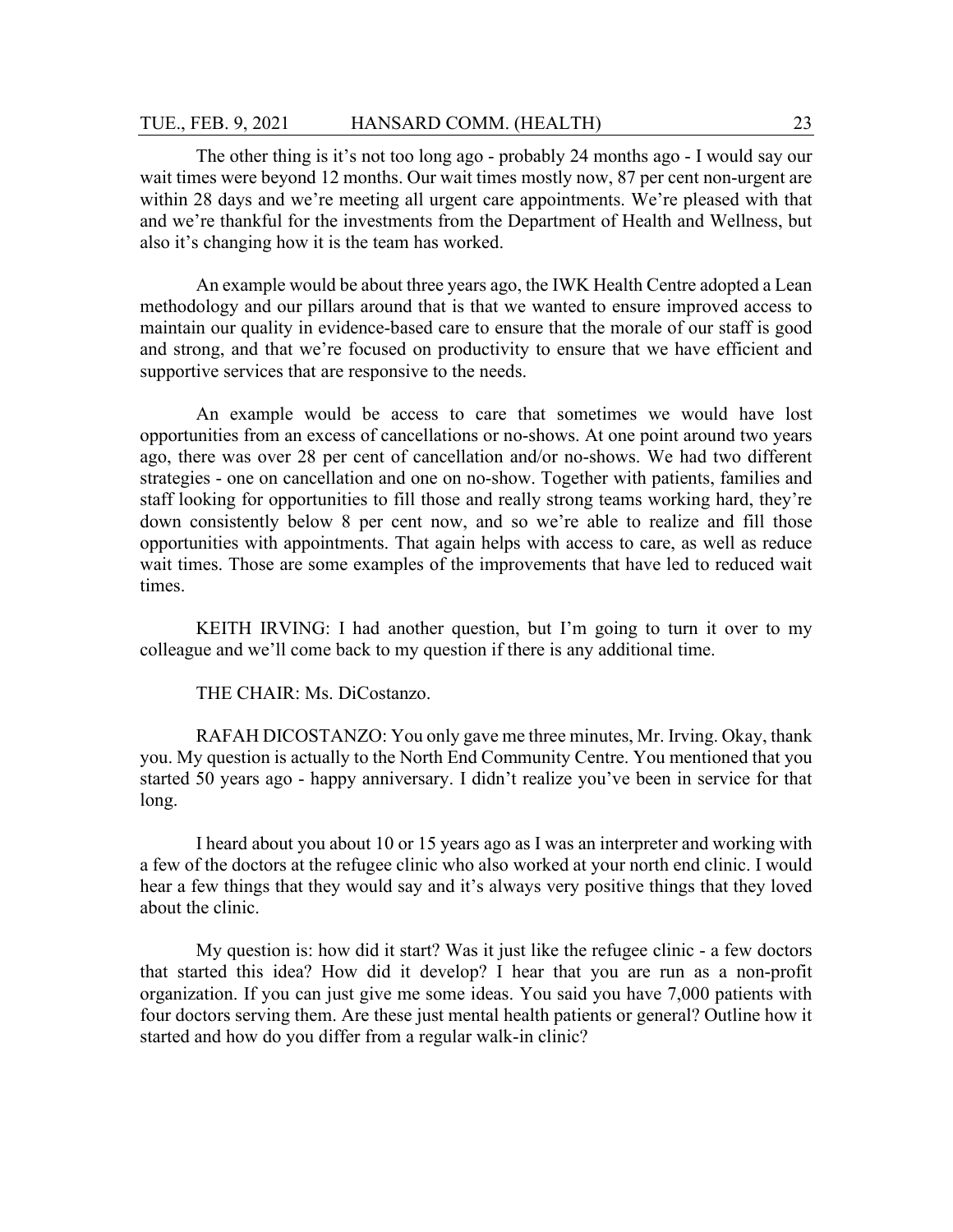MARIE-FRANCE LEBLANC: First of all, I wasn't here 50 years ago. I just want to go on record as saying that. (Laughter) We started with three physicians and they were three women associated with Dalhousie University. They really felt that there was a need. The focus was really on African Nova Scotians at the time.

They started with a small office on Gottingen Street, then they moved across the street to a bigger clinic. We actually moved into a building about three and a half years ago because our location was inadequate. We're now on two floors of the building at the corner of Cornwallis Street and Gottingen Street.

We are called the North End Community Health Centre because this is where we started, however, we now run across all of HRM. We are not a walk-in clinic at all although pre-COVID-19, we did offer walk-in services in the evenings. We haven't resumed those, but I'm assuming that we will in better times.

We kind of have what we like to call - we are a not-for-profit, as you say. We're run by a board of directors. Actually, we're run by our management team, but we have a board of directors as our governance model.

We are a community health centre, which means that we're guided by the social determinants of health and we really keep adding services as we see fit through our community advisory committees and our various partners. We're very steeped in partnerships, not only with the NSHA and with the IWK, but also with Direction 180, Stepping Stone, Adsum House and Shelter Nova Scotia.

I know we don't have a whole lot of time, but we basically have five lines of business, as we like to call them. We have a primary health care clinic, which is a collaborative clinic, which was our first line of business. This clinic not only has 4.25 FTE physicians that are made up of 10 doctors that fill those 4.25, but we also have three nurses, two nurse practitioners, a mental health nurse through our partnership with the NSHA. Every two weeks we have 0.5 of a mental health nurse from the IWK.

We have a social work team now. Megan is our social worker, but through grants, we've added enormously to that with a rapid response social worker that services the African Nova Scotian population. We have an intensive case manager that is a grant program. We've managed to raise some funds to have that. We have a full-time dietician. I think that's it for our primary health care clinic.

We also run a dentistry program. We are the only free dental program east of Winnipeg, and it's completely unfunded, that we scramble every year to try to fund. This program provides free dental service to anyone who comes. We do mostly those living on the street, but we also care for those in poverty. We don't ask questions, quite frankly.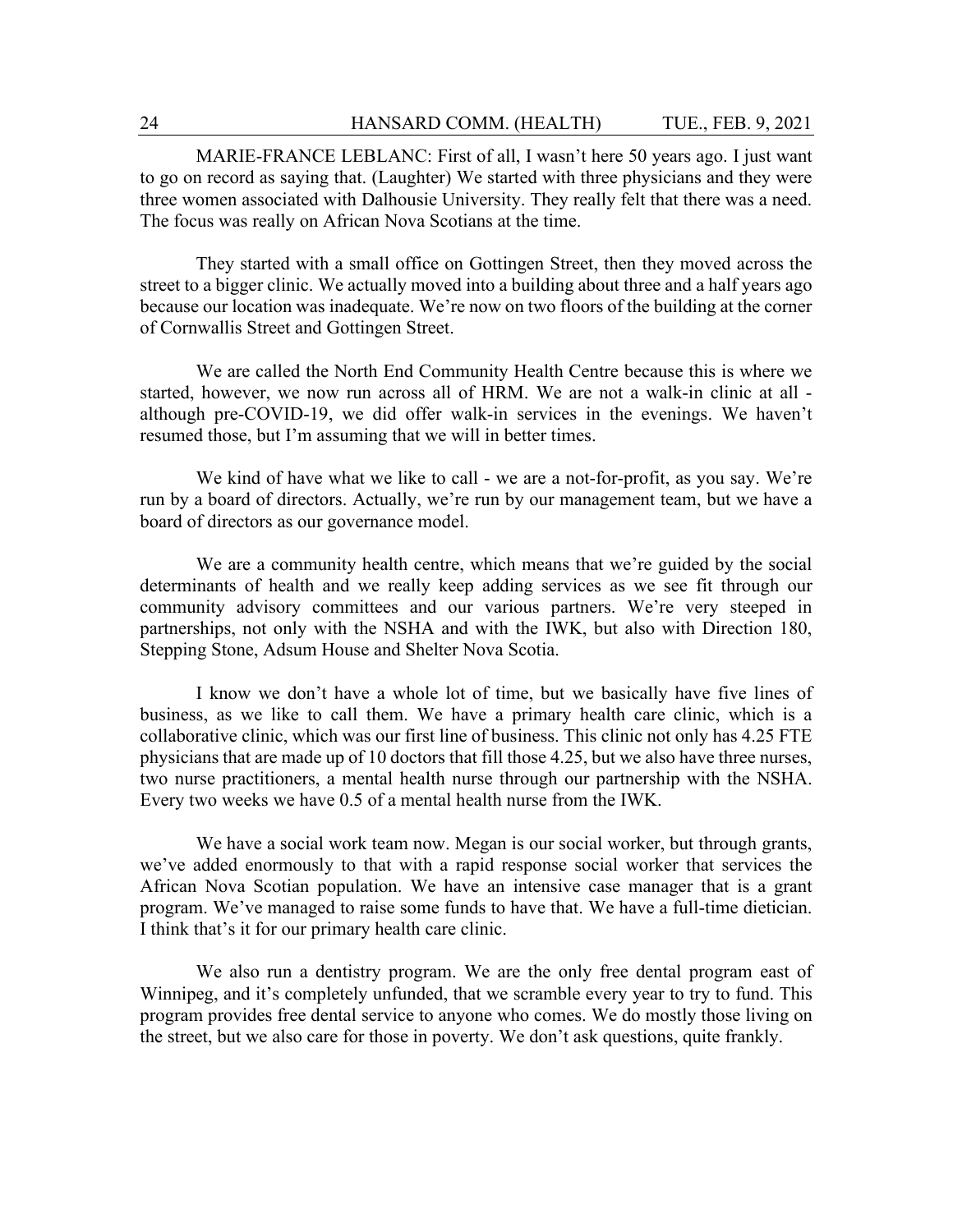We have MOSH, which is the local outreach street health team that services those experiencing homelessness. We provide outreach services through our van. We have a brand new mobile clinic that was donated to us about a year ago, which has been - with the timing - fantastic with COVID-19. It has an examining table in it. It's fully equipped with EMR. We have refrigeration, electricity. It's a great vehicle.

We also provide clinical care a couple of times a week through that program. We have a nurse practitioner assigned to that program, two nurses, an occupational therapist and that's it. That's our Mobile Outreach Street Health program. We do a lot of on-thestreet mental health crisis response through that program.

Then we have our Housing First program, which provides supportive housing for those experiencing homelessness, trying to transition them to some sort of transitional housing. With that group, we have six housing support workers or intensive case managers. We have a bit of a mix of the two. Recently, we were the recipients of Rapid Housing Initiative funding so that we could provide transitional housing for 15 African Nova Scotian men. We're in the process of purchasing a building right now and we are going to be doing the renovations for that.

In the meantime, we're also running another transitional housing program, mostly based on COVID-19, to try to assist with the influx of people experiencing homelessness right now. We're doing that on Barrington Street. Our foray into providing housing is brand new to us, but it's one that we felt was necessary because of the need right now and because of the trust that we have in the community, and the relationships and the partnerships that we have. I hope that answers your question.

RAFAH DICOSTANZO: Amazing.

THE CHAIR: Thank you very much. We're going to move into our second round of questioning with seven minutes, seven minutes and then three minutes respectively to the PC, NDP and Liberal caucus. We'll start it off with Ms. Adams.

BARBARA ADAMS: Thank you very much and welcome, everyone. I would like to request, though, that since the previous questions went over by four minutes, that they be added on to my time.

THE CHAIR: With respect, I just noted that the final period for the Liberal caucus would be reduced to three minutes from seven minutes. Thank you.

BARBARA ADAMS: Okay. The one thing that I'm conscious of is that - and I'm getting messages from people as they're watching this - it does not match the practical experience that people in Nova Scotia are telling us they're experiencing when they have a mental health crisis. It doesn't match the phone calls. It doesn't match the reports that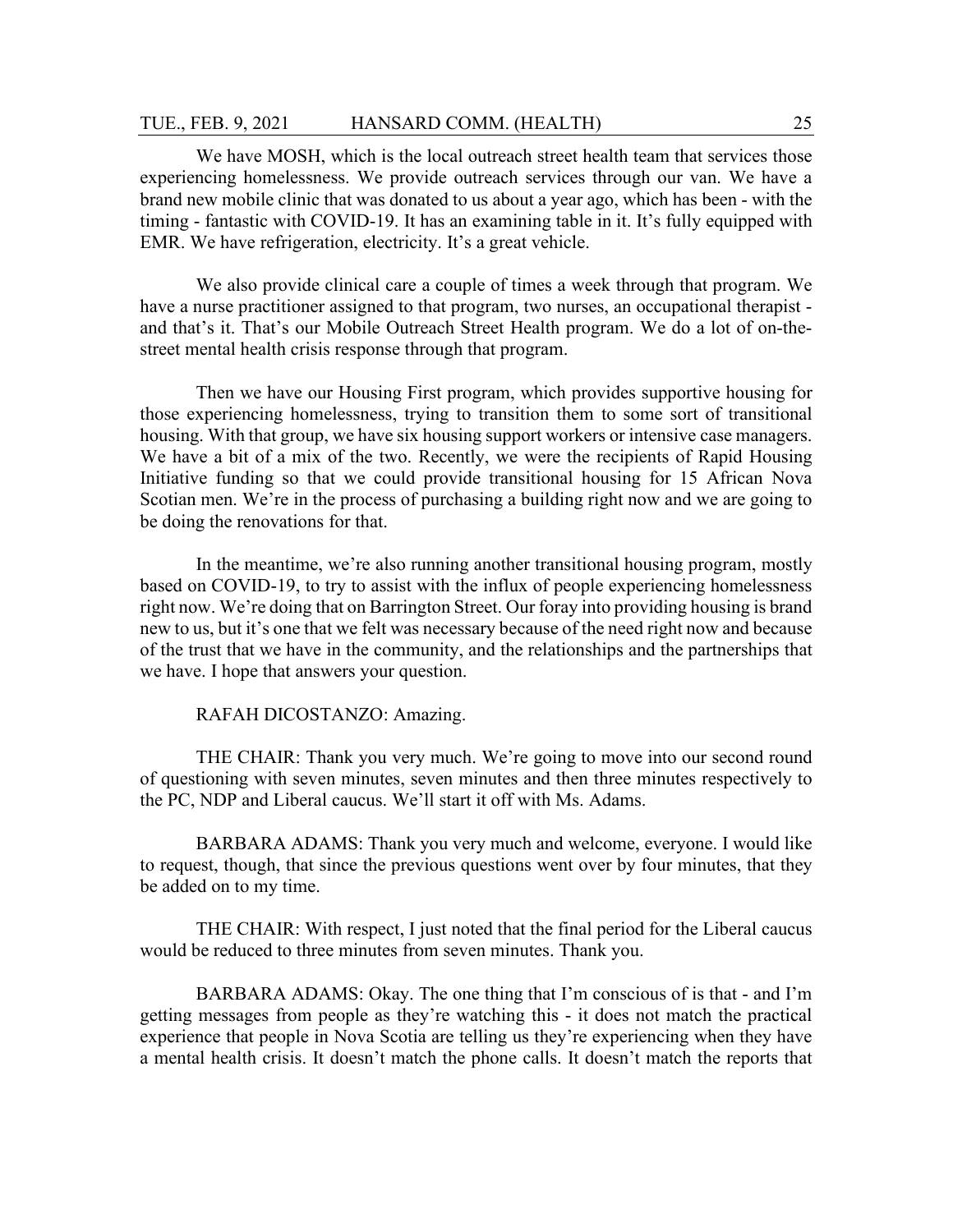someone might get an initial phone call and get off a wait-list, but that they then sit on a long wait time for actual care.

What I want to do is talk about what happens when someone comes through the door in terms of getting taken off a wait-list. The reports that we're getting are that, yes, I might get called within the 28 days, but then I'm giving a half-hour visit every two weeks and I was ready to take my own life.

You mentioned that you're tracking the wait time to get that through the door, but what we're hearing in our office is that the follow-up care is not something that the constituents themselves, their family, their teachers, their doctors were expecting.

I'm just wondering - and I'll leave this open to one person - what are the statistics like in terms of how many visits on average somebody who is receiving mental health services gets now and perhaps compare that to a few years ago in terms of the number of visits you might get. If you were in getting mental health services this year, how many visits would you get over the entire year versus, say, four years ago?

THE CHAIR: Do you want to direct that?

BARBARA ADAMS: Can I direct it to Ms. Brennan?

MAUREEN BRENNAN: Thank you for the question. I can tell you that when anyone comes into our central intake and they get triaged, they go through evidence-based triage assessments and get matched to a particular care provider. In this case, coming into the system, they would be matched to a clinician who would then complete a choice appointment. After the choice appointment, that person is then matched to a partnership clinician. That partnership clinician may be the person who did the choice appointment or it may be someone else who might have expertise or knowledge in the particular area that family or youth has identified.

At that point in time, depending on the goals of that youth or family or what the issues are, there is no set number of visits that are identified with that particular problem area that was brought. It depends on the issue - what is the appropriate evidence-based treatment approach. That can be - for example, if it was someone who had a primary trauma, it could be up to 35 to 50 sessions in our system where if it was someone who had an anxiety or an adjustment issue, it might be something that might be within seven to ten sessions.

Again, it becomes a collaborative discussion with the family at the centre, deciding on the plan going forward. The clinician then would continue to readjust and evaluate that particular plan.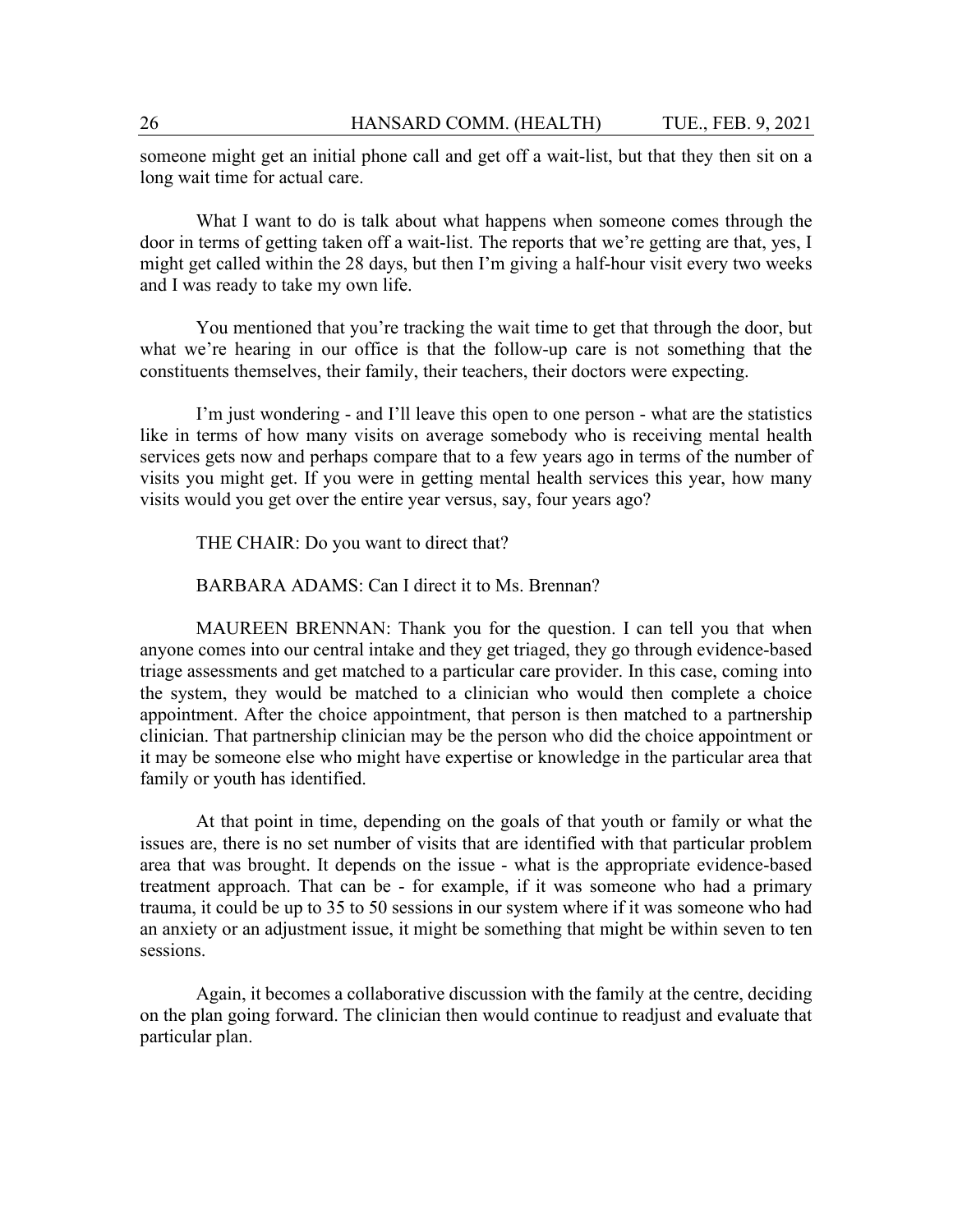#### TUE., FEB. 9, 2021 HANSARD COMM. (HEALTH) 27

That hasn't changed for the IWK over the last number of years. That has been our model for the last seven years - probably eight years since we brought in the CAPA model. Again, it can change, depending upon the acuity, the complexity and the goals of the patient and family that come into the service.

#### [2:30 p.m.]

BARBARA ADAMS: Thank you very much for that answer. I guess what I'm specifically looking for - we've seen this in home care where fewer people are getting less care. It looks like there's a reduced wait time when, in fact, the same person who might have gotten 100 hours of care a month from home care is now only being assigned 70, and in fact, only receiving 50 hours of home care a month. That's a common thing.

What I'm specifically asking is, are people in this province getting more hours of care for mental health services per person? Or, is each person getting less care in order to get more people through the door, but don't actually get increased care once they've gotten through the door? Ms. Brennan, I'll ask you that again.

MAUREEN BRENNAN: Again, that wouldn't be a predetermined level. Anyone who comes through our system is assessed and matched to the care that they require or that has been identified.

If someone comes through that requires an urgent care appointment, they would be transitioned to the urgent care clinician immediately and depending upon what is presented in that, they would get immediate access to the right level of care. If that clinician felt that they didn't have the expertise or knowledge to continue to respond to that patient, then we would then refer that on, perhaps, to a psychiatrist for collaboration or consultation or to an intensive level of service.

With us, it's really about the goals of the treatment and what the clinical care path would be for the mental health challenge that has been brought into the session. That hasn't changed for us, but every person coming through that door would have a unique circumstance and situation that might look different.

If you were to average out the session length of one person to another, it might land somewhere on eight to ten sessions average, but for the most part, we don't put a number of sessions that are limited or not. We try to make sure that the patient and family gets the right level of treatment. That continues until those issues are resolved and/or their goals are met.

BARBARA ADAMS: I am going to suggest that tracking those number of visits is something that all health professionals do in terms of, say, even a total hip joint replacement, you would know a typical number of visits that someone might need from a physiotherapist.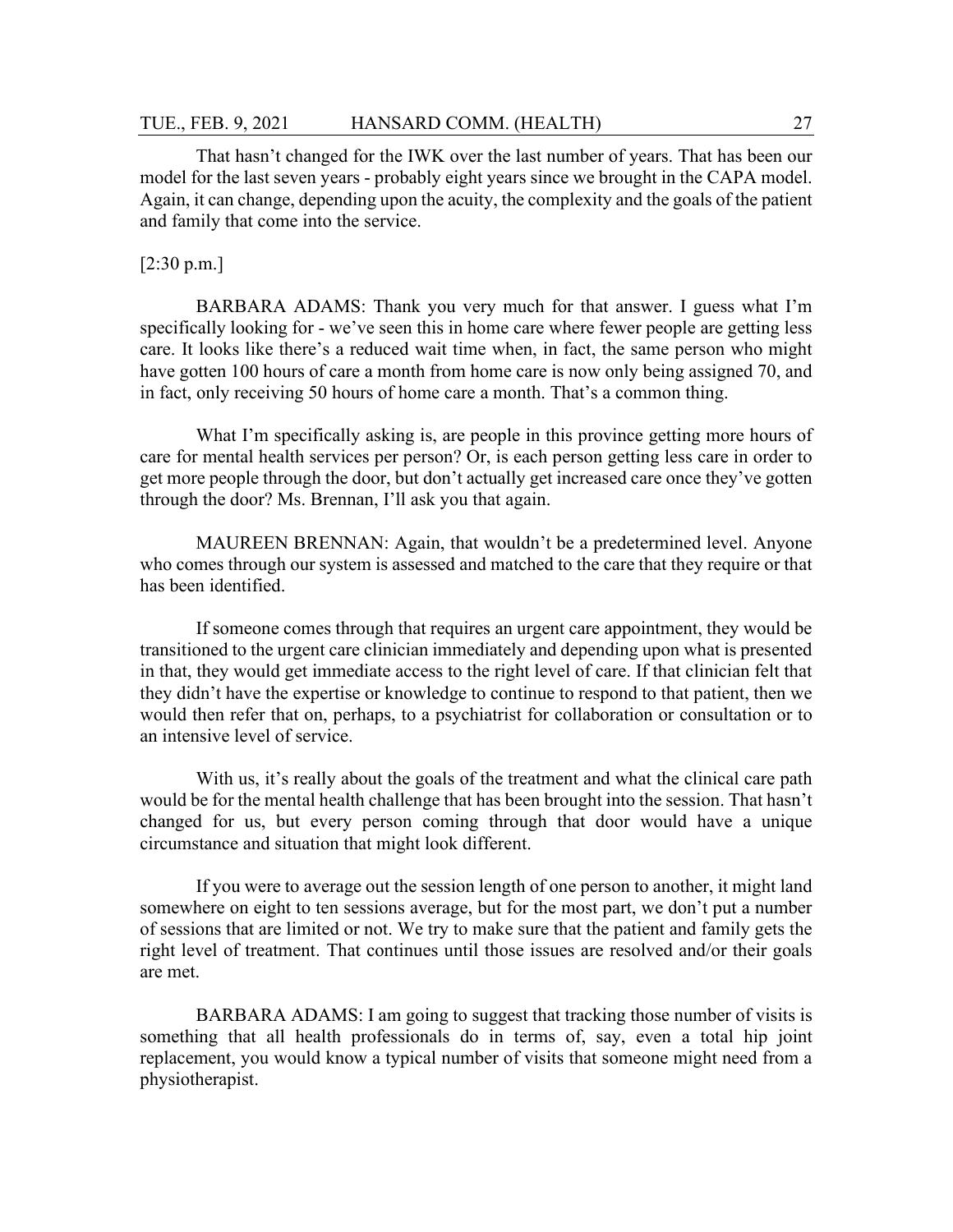One of the questions that I wanted to ask was - and I apologize, I think it was Ms. Vezina - when a call comes into 911 that's more of a mental health crisis, does it get diverted to the Provincial Mental Health Crisis Line, and if so, how many of those would get diverted in the run of a year?

FRANCINE VEZINA: It would be diverted to the Provincial Mental Health Crisis Line,. There is a patch through 811 to the crisis line, if that's what they should need. I don't have the numbers. However, Ms. Hodder may have the volume on that.

THE CHAIR: Ms. Adams, would you like Ms. Hodder to respond?

BARBARA ADAMS: Do you have the numbers?

SAMANTHA HODDER: I do not have those statistics with me.

BARBARA ADAMS: I would like to suggest then having a separate line so that we can actually get people to the care that they need quicker. One of the plans that we have is to have a separate line for people who are in crisis to call, rather than 911 so that we can get people the care that they need the quickest.

What has the amount of money been increased to in terms of treatment for addiction services in this province? I'll ask Ms. Brennan for the youth.

MAUREEN BRENNAN: We have a couple of services that offer addiction concurrent disorders treatment. We have additional clinicians that have been invested in that program. We've invested in capacity and competency for all our mental health and addictions clinicians across our urgent care clinics, as well as our community mental health and addictions clinic to be able to respond to those who might have a concurrent disorder - that being a mental health and an addiction issue.

More specifically - I'll pass it over to Dr. Alexa Bagnell, who can speak a bit more about our specific care clinic and our concurrent disorders clinic that actually has resources and can respond to those levels of complex patients as well.

THE CHAIR: Unfortunately, that's all the time we have for that round of questioning. We'll move to the NDP caucus with Ms. Leblanc, please.

SUSAN LEBLANC: I'm just going to ask one question and then send it over to Ms. Coombes. One thing that we've been waiting for from the Department of Health and Wellness that has been promised is the African Nova Scotian Health Strategy. I'm wondering if any of the folks here representing mental health and addictions units can talk about whether you've had any input into that strategy and when we can expect to see the strategy. That would be Ms. Hodder, Ms. Vezina or Ms. Brennan.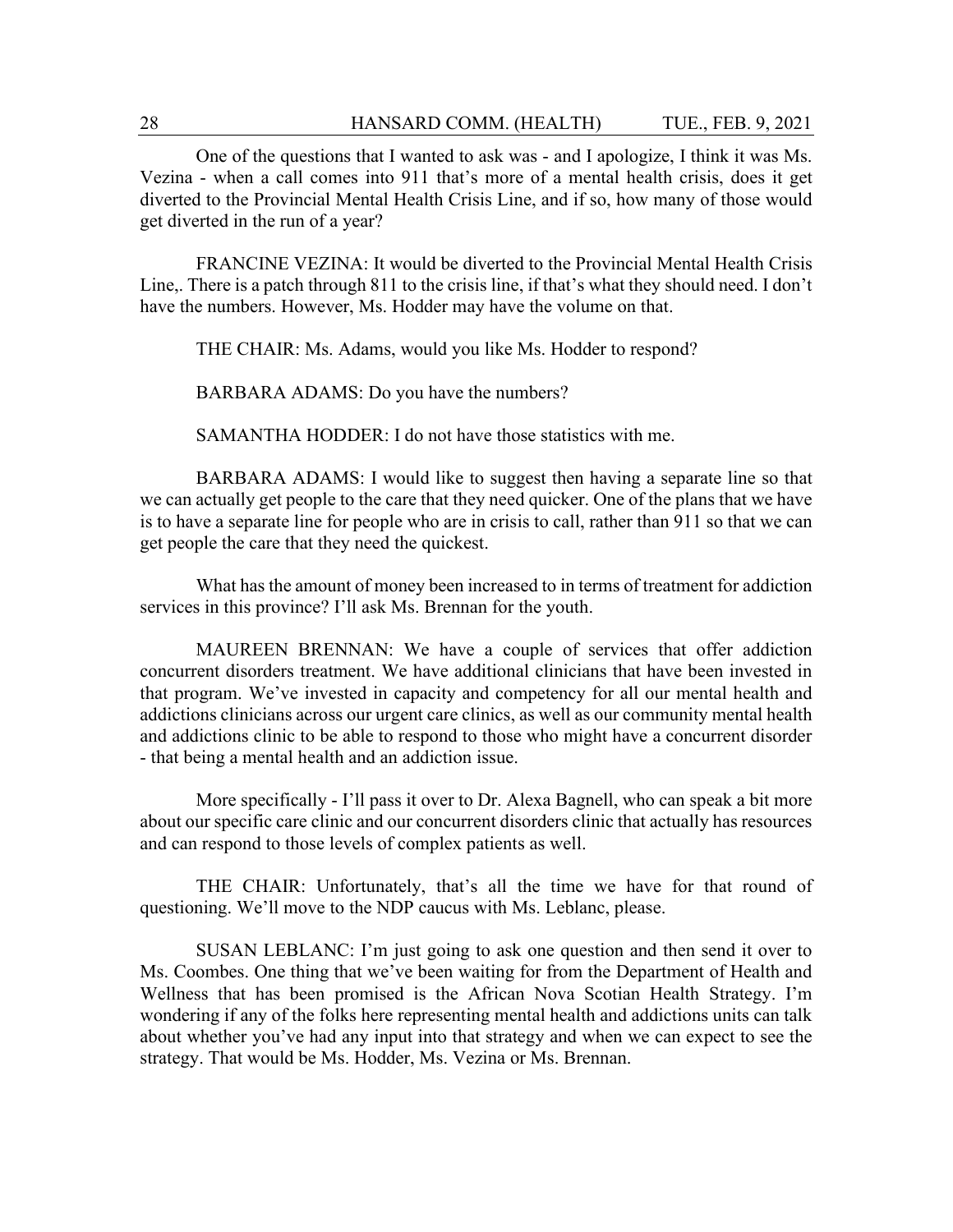THE CHAIR: Ms. Hodder, do you want to kick us off, please?

SAMANTHA HODDER: I think specifically in relation to the strategy that Ms. Leblanc has mentioned, I think that would probably be better answered by the Department. However, I can speak on behalf of our organization in relation to our equity, diversity and inclusion framework.

THE CHAIR: Perhaps we'll go to Ms. Vezina and then we'll leave it to Ms. Leblanc to decide if that works. Ms. Vezina, please.

FRANCINE VEZINA: No, I can't say to where that would be at this point in terms of - they have seen it here at the department or any input in the development from my perspective in mental health. I was not involved in the development so I can't speak to that.

SUSAN LEBLANC: That's fine. I'm going to turn it over to Ms. Coombes.

THE CHAIR: Ms. Coombes, please.

KENDRA COOMBES: The Auditor General, in 2017 and again last year, pointed out that the reporting of wait times for mental health services is not adequately available. This means that Nova Scotians are left with an incomplete picture of the availability of mental health services, and left with an unclear expectation should they be waiting for services.

Specifically, wait times for the second urgent appointment in the Western and Eastern Zones are absent despite being asked for four years ago. When will these be available? That is for Ms. Hodder.

SAMANTHA HODDER: The wait times for Wait 2 are publicly available for all zones. In relation to specifically for Eastern and Northern Zones for non-urgent, they are available. Regarding why there's not a report on the urgent would be that we actually don't record on counts of less than five, what that means is that within Community Mental Health and Addictions service, that next step within the treatment journey didn't require an urgent response under the Community Mental Health and Addictions service level, so the count would have been less than five, and so we would have suppressed that count.

KENDRA COOMBES: Okay. My understanding is for this, just to say this, you didn't deem it urgent after the first - it doesn't get counted. Okay.

I also need to draw attention to the mental health service wait times here in Cape Breton. In rural Cape Breton, you could wait over three months for the initial appointment. In industrial Cape Breton, you could be waiting seven months for the initial appointment. I will admit that is down from a year-long wait before that. What is the targeted wait time for these areas, and when can we expect to see more improvement here?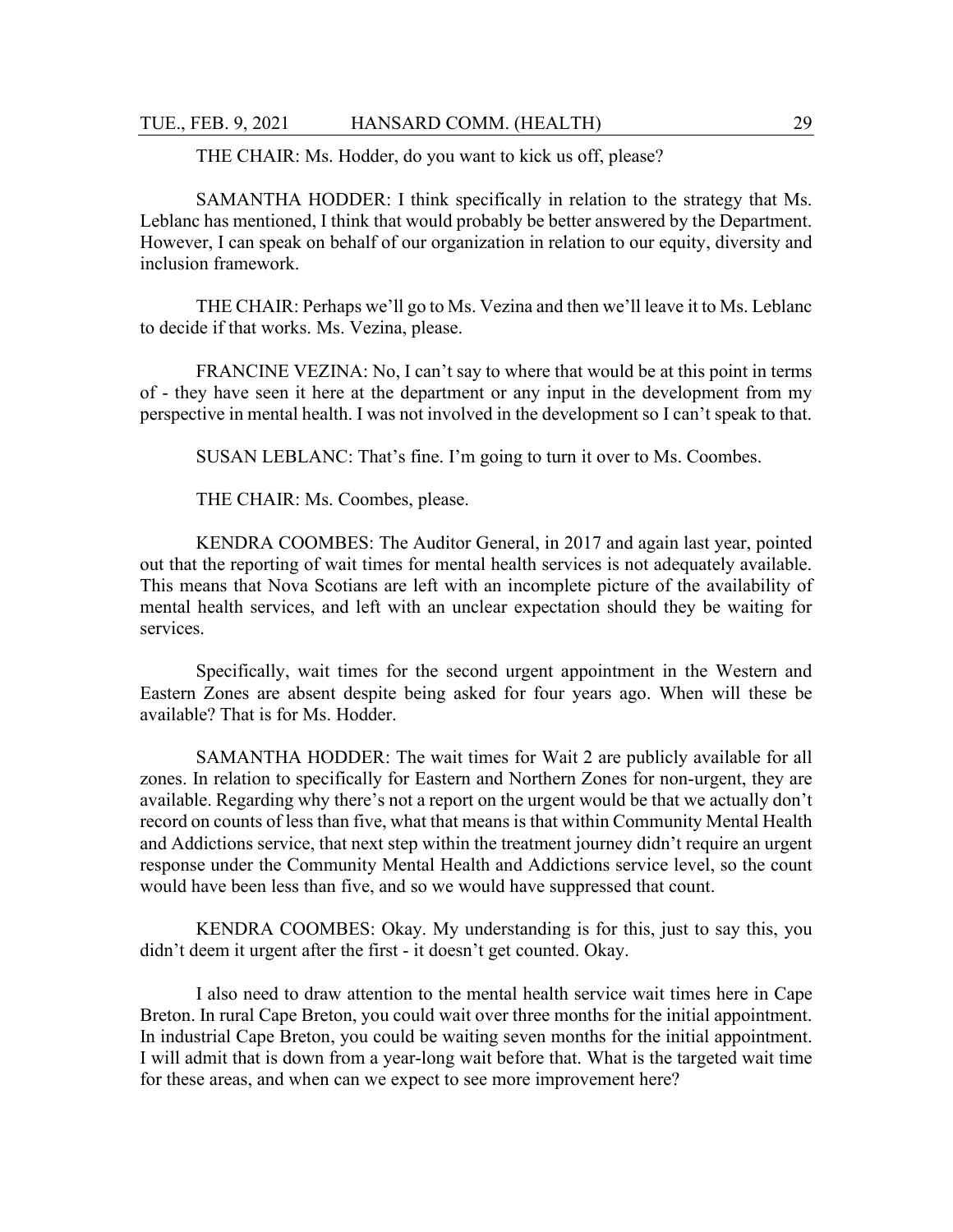SAMANTHA HODDER: I just would also like to clarify for the committee, it is not that it wasn't - it was just that the number of people triaged as urgent wouldn't have required an urgent response time. If we had greater than five, that would have been reported on, and that's per our information sharing, so on that urgent piece. The non-urgents are available across all zones because counts were greater than five.

In relation to the question around our non-urgent response times in Cape Breton, we have made significant progress in relation to that, and it does speak to the work that I had referenced in relation to our wait time journey. I will note that we still have a way to go within meeting that standard of non-urgent. I did, and what is publicly available right now is around our response time for both child and adult within the non-urgent space, and we have significantly reduced that amount of time.

You're going to see another significant improvement within Quarter 3, which will be publicly available, and our 50<sup>th</sup> percentile is at 29 days for the Quarter 3 reporting period, and I did - that's not fully run yet in terms of the data capturing, but I did get that specifically around Cape Breton, as I had anticipated we would get a question around our progress to date, so it's another 60 per cent reduction.

KENDRA COOMBES: Thank you for that answer. I'm just wondering, with COVID-19, it's had an incredible impact on mental health of the public in general, but it has a big toll on our front-line workers. That includes doctors, paramedics, nurses, and people who are working in long-term care are pretty much what come to my mind.

It's my understanding for paramedics specifically, of course, that it's possible that recently commissioned Fitch and Associates report provided for some solutions to this issue and there was a challenge facing that workforce, but to date, the government has refused to release it.

Can you talk about whether the department is taking any particular approach into supporting people who work in front-line care?

THE CHAIR: Unfortunately, that's all the time that we have for that round of questioning. Now the Liberal caucus with three minutes, please. Mr. Horne.

BILL HORNE: I've been sitting here this afternoon wondering how we coordinate all our mental health and addictions programs with each of the departments and the private sector, too. I'm just wondering if Ms. Vezina can talk about how that's coordinated? Is it clear lines that are set down well back in time to indicate where people will call and who will call? I'm just wondering if you could give me a quick rundown on that.

FRANCINE VEZINA: Just a quick clarification related to this around the Provincial Mental Health and Addictions Crisis Line. It is a separate dedicated number.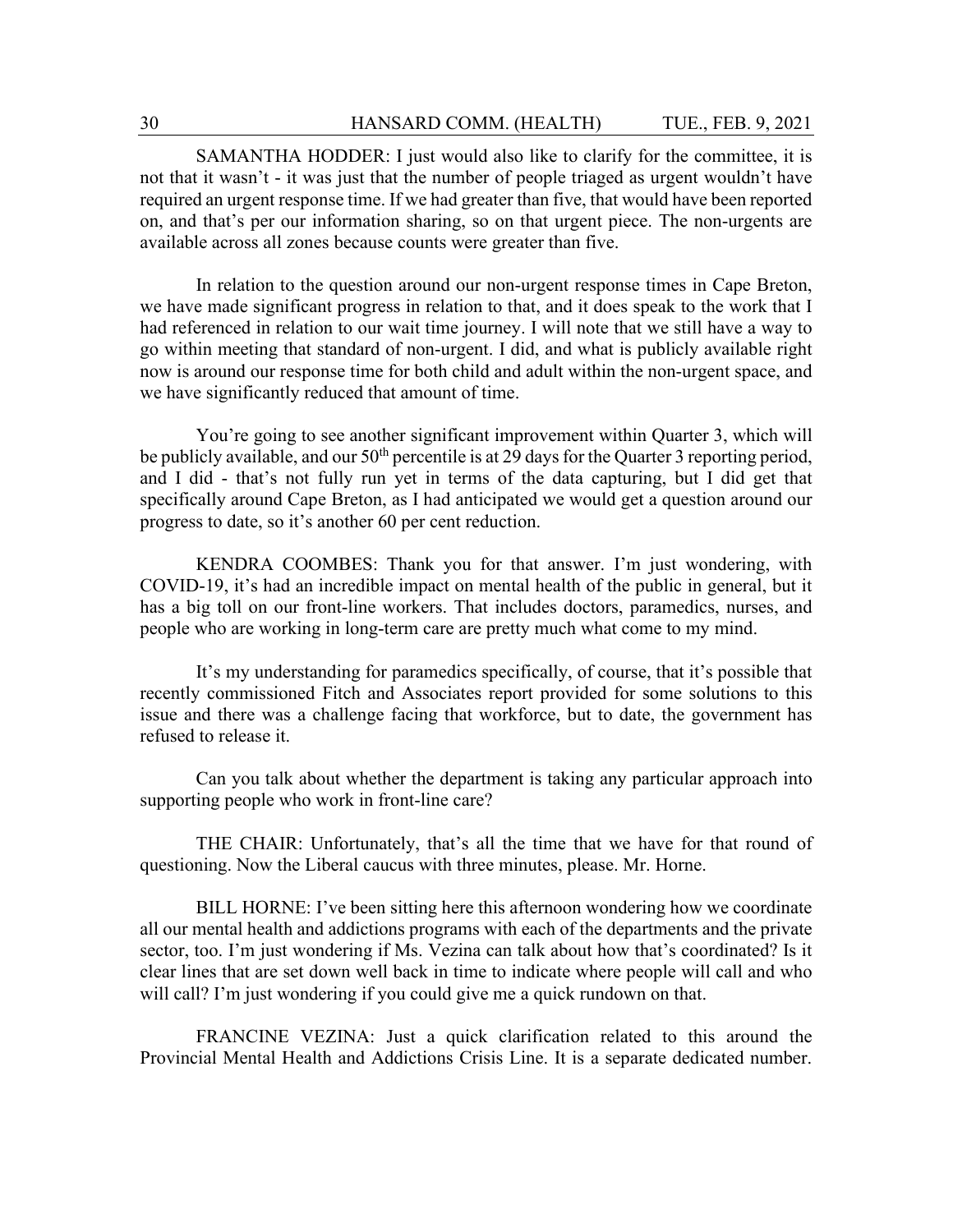It's just that if you go through another venue, such as 811, then you will be patched through so that they don't have another number to call. Just to be clear on that one.

We do work with partners across the system in terms of looking at access to care, continuum of care, and reducing the fragmentation. In terms of our relationship with the NSHA, as mentioned in opening remarks, we provide the oversight, the funding, and strategic direction to the health system. Most of the funding, certainly a good portion of the mental health budget, to the health authorities is to provide those services.

We also work with other government departments and community organizations around reducing (Inaudible) ensuring continuity in that there are roles for lots of different people to play in it. We witnessed that even in responding to the Portapique tragedy in terms of working with victim services and the Department of Justice.

There are relationships with emergency departments and with Mental Health and Addictions as consultants to those departments to ensure that when people enter the system through emergency departments, that that is a smooth experience for them. Working with the Department of Community Services (Inaudible) at clients who may have more complex needs. Of course, as I mentioned, the community organizations and those partnerships in terms of lower-tiered services that folks may need.

THE CHAIR: Thank you. That's all the time that we have for questions this afternoon, folks. Thank you so much. At two minutes a pop, let's go through our representatives here with closing remarks beginning with you, Ms. Vezina, at the Department of Health and Wellness.

FRANCINE VEZINA: Just briefly to say that access to care and ensuring folks get the right care when they need it and by the right provider continues to be a priority for us. The team here at the Department of Health and Wellness, and the many folks that work in Mental Health & Addictions, are very committed and very passionate about ensuring that Nova Scotians get the care they need.

THE CHAIR: Thank you kindly. On to Ms. Hodder with the Nova Scotia Health Authority, please.

SAMANTHA HODDER: Thank you very much for the opportunity to speak with everyone here today. I am happy to answer any questions or comments outside of this meeting, as well.

Ms. Coombes, I know you didn't get a response to your question in relation to the psychological supports, so I am available to have a conversation with you around the federal Safe Restart Agreement resource at \$1.5 million that's been allocated to the Nova Scotia Health Authority through the Department of Health and Wellness around what we're doing to provide provision of support for first responders. I'm happy to follow up with you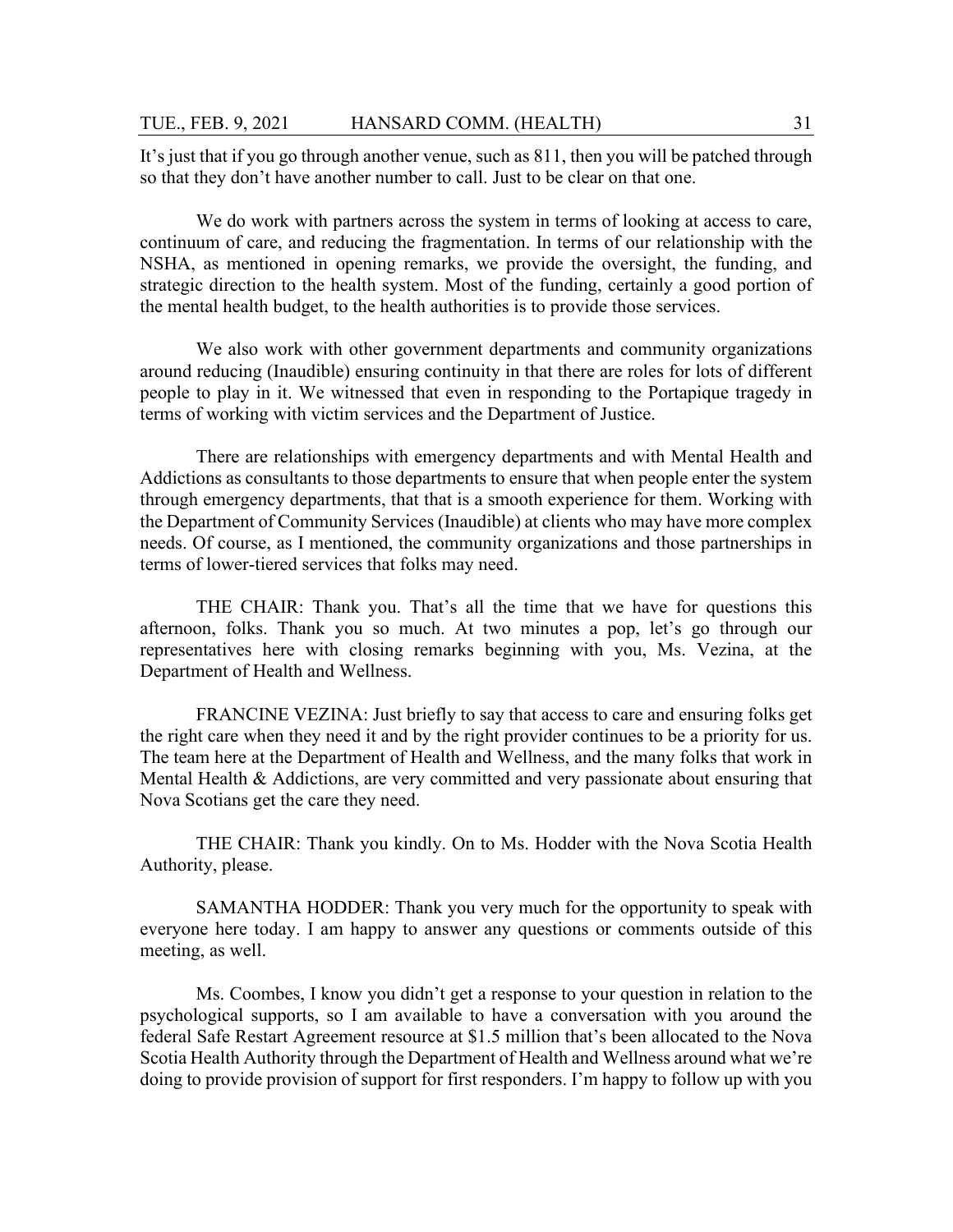after this session to have a deeper conversation about that particular initiative and the steps we're taking there.

We will continue this as a continuous quality improvement journey for us. We continue to make strides in relation to ensuring that we have services that are highly accessible and that we ensure that transitions across care with our community partners and within the Nova Scotia Health Authority and the IWK Health Centre are seamless, and that we have a really high level of patient engagement and patient experience and family experience.

[2:45 p.m.]

We also need to know when things aren't going well, and so I would invite folks that if there are things that you want us to be aware of outside of this forum to please reach out to me or other leaders within your community to share those so that we can essentially look into that further and ensure that we have that continuous quality improvement lens on the service provision that we offer within the Nova Scotia Health Authority.

Thank you for your time. Again, I'm happy to be available outside of this forum to provide any additional support that I can.

THE CHAIR: Ms. Brennan, please.

MAUREEN BRENNAN: I would also like to thank the Health Committee for the opportunity to discuss the program of care within the IWK. It is really important to have public accountability and transparency in publicly funded organizations. I think the questions and the ongoing dialogue are so very important. It is important for folks to begin to have confidence in the services we're providing, but then also understand that we need to continue to improve. We need to continue to receive feedback and we need to continue to make services that are more meaningful and meeting the needs of citizens across Nova Scotia.

That is the goal within the IWK and I know our partners in the Nova Scotia Health Authority and the Department of Health and Wellness. It is also important to note that, in fact, we have a provincial table that the Department of Health and Wellness, the Nova Scotia Health Authority and the IWK Health Centre sit at to ensure that we're walking in step and planning in step, and that our strategies match and connect, and that services offered from Sydney to Yarmouth are standardized and have the same quality of care. We're committed to ensure that continues to happen and that we move to improve services that will matter.

I would like to thank all of you for your time. Again, similar to Ms. Hodder, we always encourage feedback. We have a lot of ways to engage with ideas and with feedback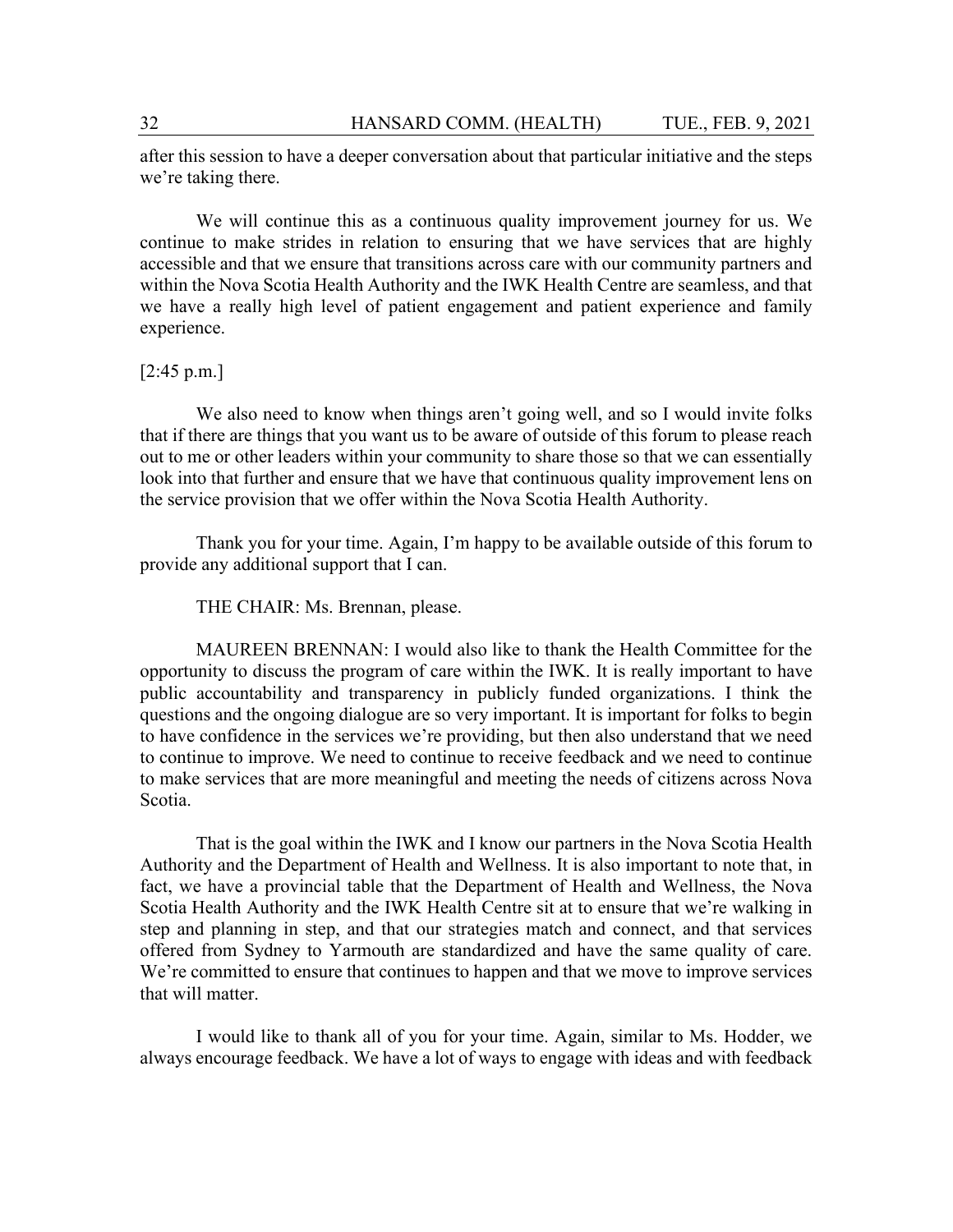that families and community partners have. We welcome that, and again, we thank you for your time and conversation today.

THE CHAIR: Thank you. Last but not least, to our friends at the North End Community Health Centre - Ms. LeBlanc.

MARIE-FRANCE LEBLANC: Thanks for including us in this conversation. We really value the partnerships that we have with the various organizations. As a community health centre, our expertise is to provide low-barrier services in communities where people need them. We've grown extensively over the last 50 years. We now provide services in Spryfield, the north end of Halifax and in Dartmouth North. We cherish the partnerships and we value the partnerships that we have and really appreciate the opportunity to share what we've been doing and how we work in particular in the mental health realm, but also in the primary health care realm.

If anybody wants to come visit us, come see us. You know where to find us. Thanks very much.

THE CHAIR: Thank you, everyone. Our guests are free to depart at your leisure.

We've got a little bit of committee business. Just before we dip into that, in fairness to Ms. Coombes, I know that I cut off your answer there, so perhaps I'll ask Ms. Kavanagh to review that last-minute statement and put the question into writing - in fairness to Ms. Coombes and for the benefit of the Committee. Then we'll seek that response through Ms. Hodder.

On to our committee business. We have a few items that I'm going to get through. We have an email from Anne Gillies regarding long-term care. This was forwarded to members on January  $26<sup>th</sup>$  and again this morning. Was there any discussion on this particular correspondence? Ms. Adams.

BARBARA ADAMS: I think it's really positive that people are writing to our committee with their concerns. I'm just wondering if it's possible for us to consider a motion writing to the Minister of Health and Wellness to ask about one issue, which was the update of the long-term care expert panel's report. The last time it was updated was September of 2019, and when I asked Ms. Lopez if it had been updated, she said that it had not been.

In discussion, after reading this woman's letter and speaking with her, one of the recommendations was to request that the long-term care expert panel update the updated, given that it's been 16 months since it was last updated. I would like to propose a motion to the committee that we write to the Minister of Health and Wellness requesting that Ms. Lopez update the long-term care panel expert report.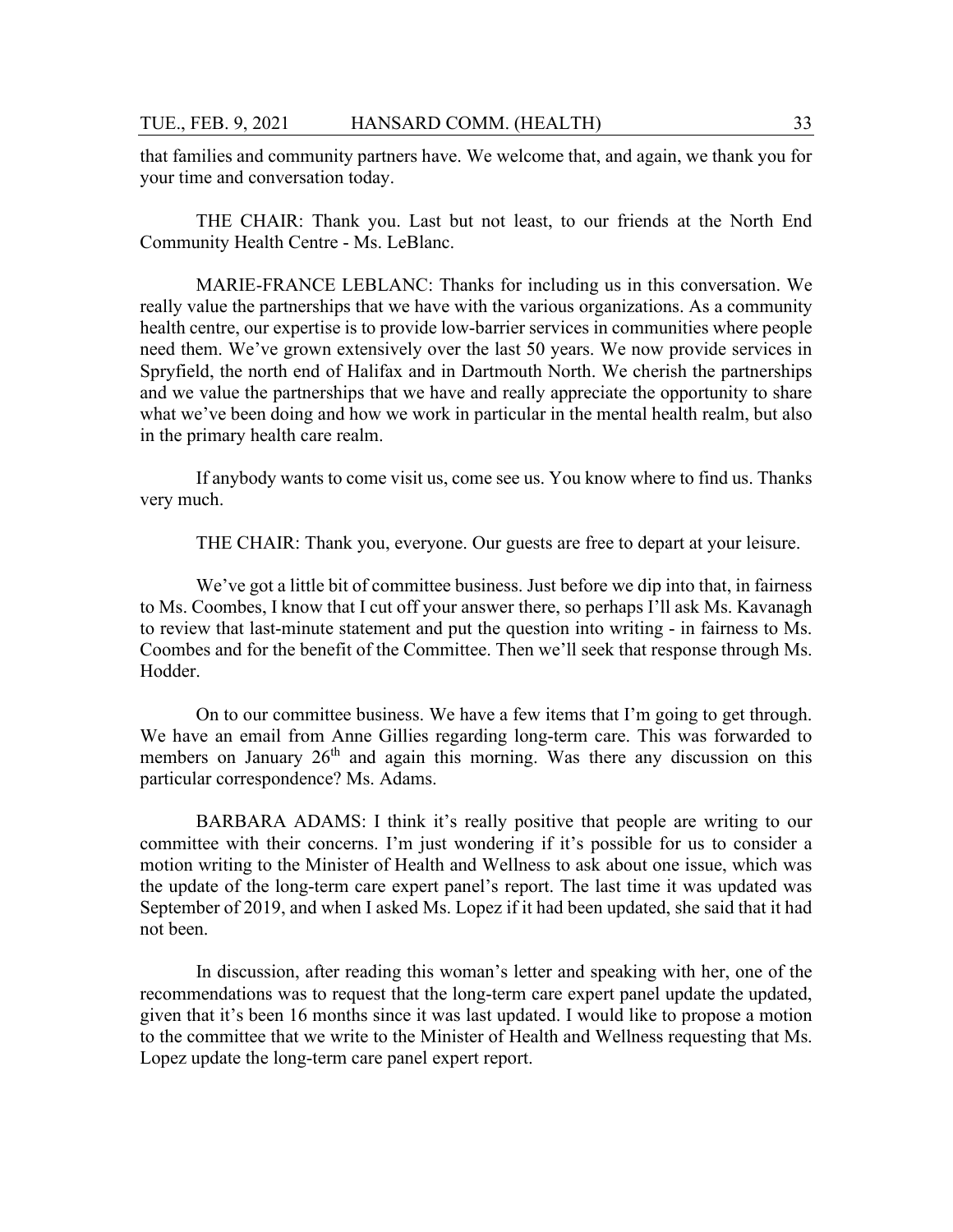THE CHAIR: Is there any other discussion on that motion? Can I clarify what the motion is again there, please?

BARBARA ADAMS: Yes. There was an expert report released December 2018 on long-term care. Then there was an updated report on what had been achieved as of September 2019. It has not been updated since then, so I would like to request that our committee write to the Minister of Health and Wellness to ask them to provide an update on what has been achieved from the expert panel's long-term care recommendations.

THE CHAIR: Okay, so an update on the achievements of the expert panel is what the motion is regarding. Any further discussion? Mr. Irving.

KEITH IRVING: I don't particularly have a concern with this, although Ms. Adams, do you know what the update in 2019 was relative to 2018?

#### BARBARA ADAMS: No.

KEITH IRVING: Was there a whole series of things that were continuing to be worked on that you felt in this subsequent year it's valuable to get an update?

BARBARA ADAMS: Yes, there are a number of things that were indicated there that were already checked off that we know have not been accomplished. One would be the Continuing Care Assistant Program, where the government had given 150 seats. That was to hope to raise the training from the current level of 550 seats up, and we just learned that there are going to be less than 400 CCAs graduating this time around. The department's perception of what has been accomplished from those recommendations as of 16 months ago may not, in fact, be what has been accomplished now.

It would be nice to have an update given the fact that at the last Health Committee meeting on long-term care, the Deputy Minister of Health and Wellness indicated that the government's plan to produce a five-year plan for long-term care did not materialize. They said they were focussed on expert reports, so I think it's important that we have an update on a report that was released nearly three years ago.

THE CHAIR: Thank you, Ms. Adams. Any further discussion? Would all those in favour of the motion please raise your hand. Contrary minded, raise your hand.

The motion is carried.

We've got another piece of correspondence from our Minister of Health and Wellness regarding organ donation and communication strategies in response to the question made at our December 8<sup>th</sup> meeting. Was there any discussion on that item? Ms. Adams, please.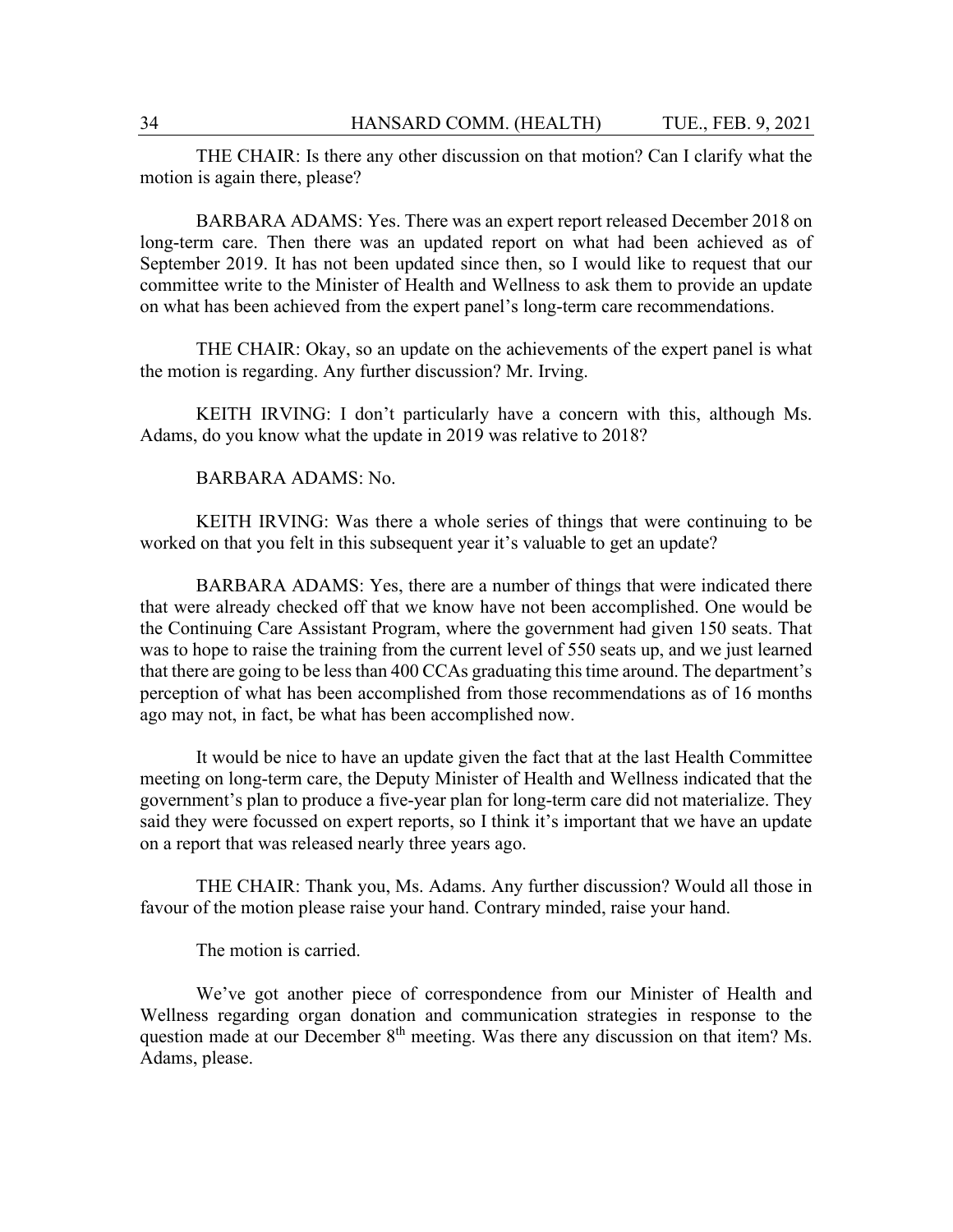BARBARA ADAMS: One of the things that we had wanted to encourage was to be sure that people who were able to get through, if they did not wish to be an organ donor - to be able to have enough information to know that they could call in. Subsequently, there have been a number of people reporting that they're waiting on the phone for over two hours in order to get through.

I'm wondering if our committee could write to the department now that the program has started, which is wonderful, to ask for an update on how many people have called in to take themselves off the list and if they worked out the problems for the call delays. Even I called in to see how long it would take me to get through that line, and I had to hang up after an hour and a half.

THE CHAIR: Given the timeline, is that something that we might table for a couple months down the road, or is it something that you want to . . .

BARBARA ADAMS: I think my concern is that there a lot of people I've talked to who wanted to call in and they got frustrated. They don't have access to the internet, possibly because they don't have phones and the internet that they need in order to do that. I'm concerned that the number of people who might want to opt out are not getting that opportunity because of the phone delays.

I'm certainly happy to find out, in a few months from now, how many people have opted out but I would like to know now two things: one is how many people have opted out, and have they fixed the delay of an hour and a half to two-hour wait time in order to get through on the phone?

KEITH IRVING: I believe that was released maybe a couple of weeks ago. There were news reports on that. They were expecting five or seven per cent and only one per cent - they had those numbers. That was released.

This is early days here yet, I'm not sure that there's a systemic problem here that needs investigating. I don't have any problems if we wait a few more weeks. Obviously, in the initial weeks, the lines would be crowded. I would imagine over a period of time that that would quickly reduce.

We can write letters, but I think we should give a little bit of time for it to work its way through. This is relatively new.

BARBARA ADAMS: I understand that philosophy, but one of the things that we were concerned about after the last Health Committee meeting on this was the education piece in terms of getting the message out to the public.

If there are phone delays right now and that discouraged people from calling in, what's the plan moving forward in order to continue to educate people that this program